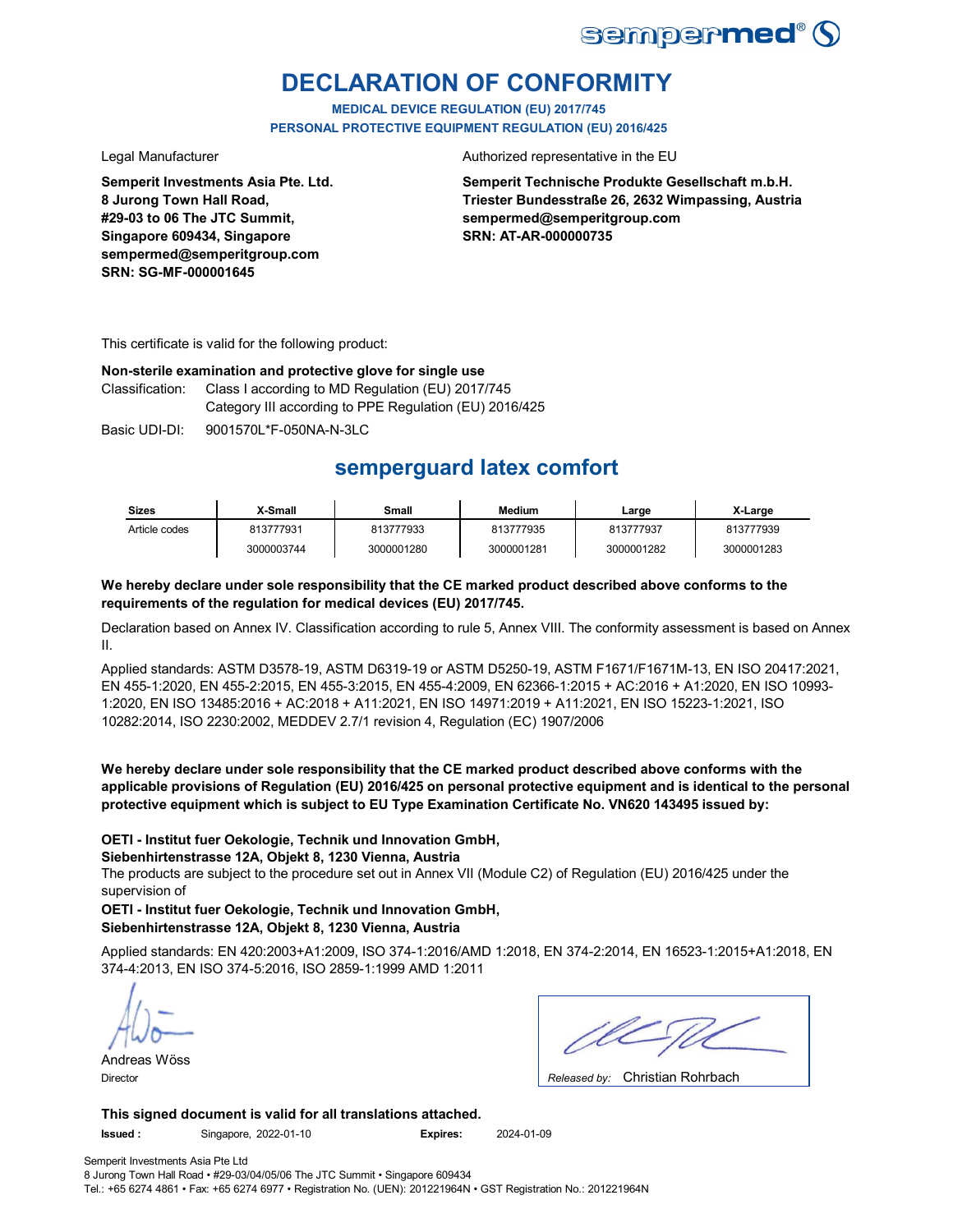

# **KONFORMITÄTSERKLÄRUNG**

MEDIZINPRODUKTEVERORDNUNG (EU) 2017/745 VERORDNUNG (EU) 2016/425 FÜR PERSÖNLICHE SCHUTZAUSRÜSTUNG

**Semperit Investments Asia Pte. Ltd. 8 Jurong Town Hall Road, #29-03 to 06 The JTC Summit, Singapore 609434, Singapore sempermed@semperitgroup.com SRN: SG-MF-000001645**

### Hersteller EU-Bevollmächtigter

**Semperit Technische Produkte Gesellschaft m.b.H. Triester Bundesstraße 26, 2632 Wimpassing, Austria sempermed@semperitgroup.com SRN: AT-AR-000000735**

Dieses Zertifikat ist gültig für die folgenden Produkte:

**Nicht-steriler Untersuchungs- und Schutzhandschuh für den Einmalgebrauch**

Klassifizierung: Klasse I gemäß Medizinprodukteverordnung (EU) 2017/745 Kategorie III gemäß PSA Verordnung (EU) 2016/425

Basic UDI-DI: 9001570L\*F-050NA-N-3LC 9001570L\*F-050NA-N-

## **semperguard latex comfort**

| Größen         | X-Small    | Small      | Medium     | Large      | X-Large    |
|----------------|------------|------------|------------|------------|------------|
| Artikelnummern | 813777931  | 813777933  | 813777935  | 813777937  | 813777939  |
|                | 3000003744 | 3000001280 | 3000001281 | 3000001282 | 3000001283 |

### **Wir bestätigen hiermit unter alleiniger Verantwortung, dass die CE gekennzeichneten Produkte mit den Anforderungen der Medizinprodukteverordnung (EU) 2017/745 übereinstimmen.**

Erklärung basierend auf Anhang IV. Klassifizierung gemäß Regel 5, Anhang VIII. Konformitätsbewertung gemäß Anhang II.

Angewandte Normen: ASTM D3578-19, ASTM D6319-19 or ASTM D5250-19, ASTM F1671/F1671M-13, EN ISO 20417:2021, EN 455-1:2020, EN 455-2:2015, EN 455-3:2015, EN 455-4:2009, EN 62366-1:2015 + AC:2016 + A1:2020, EN ISO 10993-1:2020, EN ISO 13485:2016 + AC:2018 + A11:2021, EN ISO 14971:2019 + A11:2021, EN ISO 15223- 1:2021, ISO 10282:2014, ISO 2230:2002, MEDDEV 2.7/1 revision 4, Regulation (EC) 1907/2006

**Wir bestätigen hiermit unter alleiniger Verantwortung, dass die oben genannten CE gekennzeichneten Produkte mit den maßgeblichen Bestimmungen der Verordnung (EU) 2016/425 für Persönliche Schutzausrüstung übereinstimmen und Gegenstand sind der EU-Baumusterprüfbescheinigung Nr. VN620 143495 ausgestellt durch:**

### **OETI - Institut fuer Oekologie, Technik und Innovation GmbH, Siebenhirtenstrasse 12A, Objekt 8, 1230 Vienna, Austria**

Die Produkte sind Gegenstand der Verfahren gemäß Annex VII (Module C2) der Verordnung unter Aufsicht von **OETI - Institut fuer Oekologie, Technik und Innovation GmbH, Siebenhirtenstrasse 12A, Objekt 8, 1230 Vienna, Austria**

Angewandte Normen: EN 420:2003+A1:2009, ISO 374-1:2016/AMD 1:2018, EN 374-2:2014, EN 16523-1:2015+A1:2018, EN 374-4:2013, EN ISO 374-5:2016, ISO 2859-1:1999 AMD 1:2011

Gültig bis: 2024-01-09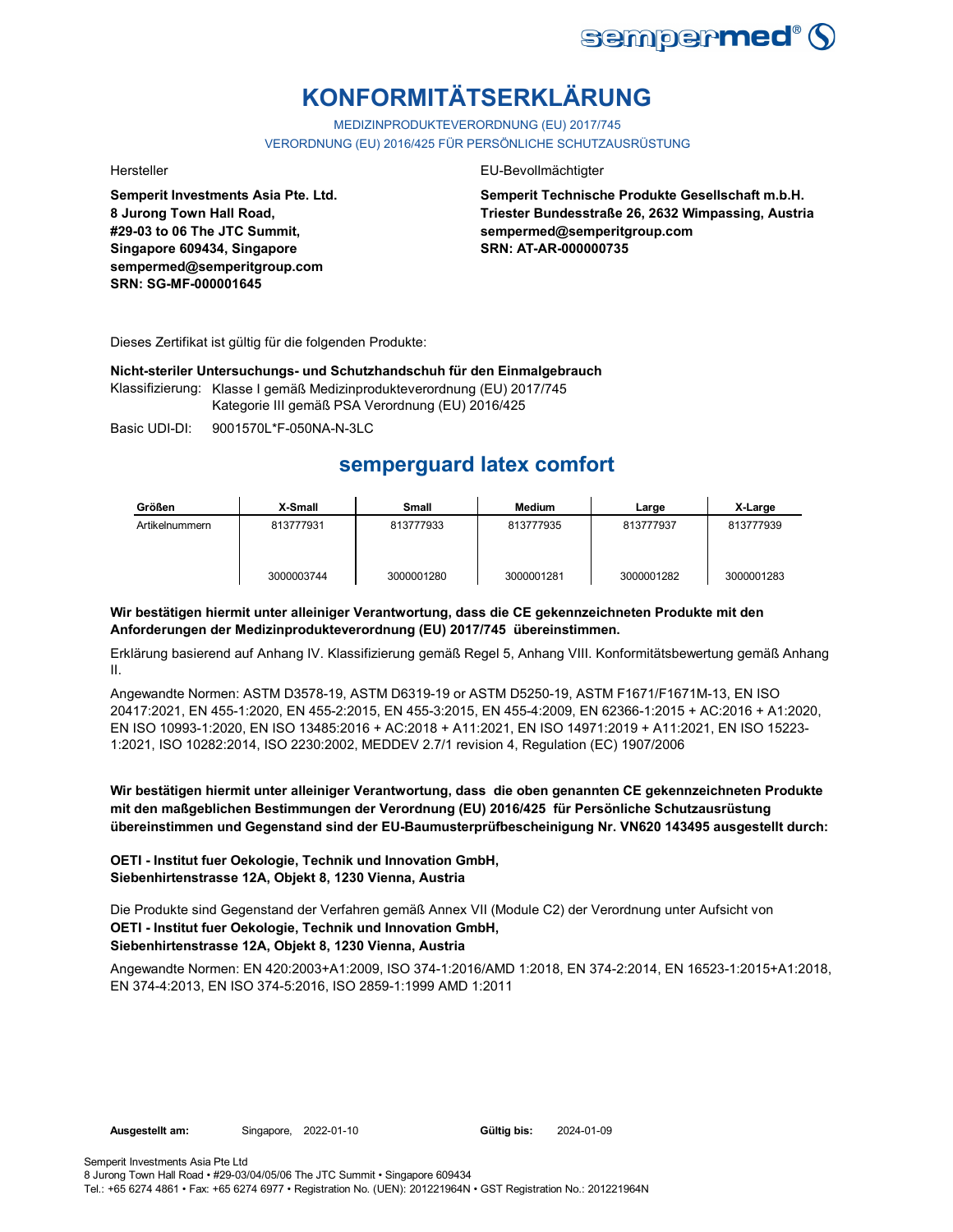

# **DÉCLARATION DE CONFORMITÉ**

RÈGLEMENT POUR LES DISPOSITIFS MÉDICAUX (UE) 2017/745 RÈGLEMENT (UE) 2016/425 POUR L'ÉQUIPEMENT DE PROTECTION INDIVIDUELLE

**Semperit Investments Asia Pte. Ltd. 8 Jurong Town Hall Road, #29-03 to 06 The JTC Summit, Singapore 609434, Singapore sempermed@semperitgroup.com SRN: SG-MF-000001645**

### Fabricant **Representant UE**

**Semperit Technische Produkte Gesellschaft m.b.H. Triester Bundesstraße 26, 2632 Wimpassing, Austria sempermed@semperitgroup.com SRN: AT-AR-000000735**

Ce certificat est valable pour les produits suivants :

#### **Gant d'examen et de protection non-stérile à usage unique**

Classification : Classe I selon la règlement pour dispositifs médicaux (UE) 2017/745 Catégorie III selon la règlement EPI (UE) 2016/425

Basic UDI-DI: 9001570L\*F-050NA-N-3LC 9001570L\*F-050NA-N

### **semperguard latex comfort**

| Tailles           | X-Small    | Small      | <b>Medium</b> | Large      | X-Large    |
|-------------------|------------|------------|---------------|------------|------------|
| Numéros d'article | 813777931  | 813777933  | 813777935     | 813777937  | 813777939  |
|                   | 3000003744 | 3000001280 | 3000001281    | 3000001282 | 3000001283 |

**Par la présente, nous déclarons sous notre propre responsabilité que les produits portant le symbole CE sont conformes aux exigences de la règlement sur les dispositifs médicaux (EU) 2017/745.**

La déclaration se fonde sur l'annexe IV. Classification selon la règle 5, annexe VIII. Évaluation de la conformité selon l'annexe II.

Normes appliquées : ASTM D3578-19, ASTM D6319-19 or ASTM D5250-19, ASTM F1671/F1671M-13, EN ISO 20417:2021, EN 455-1:2020, EN 455-2:2015, EN 455-3:2015, EN 455-4:2009, EN 62366-1:2015 + AC:2016 + A1:2020, EN ISO 10993-1:2020, EN ISO 13485:2016 + AC:2018 + A11:2021, EN ISO 14971:2019 + A11:2021, EN ISO 15223- 1:2021, ISO 10282:2014, ISO 2230:2002, MEDDEV 2.7/1 revision 4, Regulation (EC) 1907/2006

**Par la présente, nous déclarons sous notre propre responsabilité que les produits portant le symbole CE mentionnés ci-dessus sont conformes aux dispositions essentielles de la règlement (UE) 2016/425 concernant l'équipement de protection individuelle sont identiques à l'équipement de protection individuelle faisant l'objet du certificat d'examen de type UE numéro VN620 143495 délivré par:**

**OETI - Institut fuer Oekologie, Technik und Innovation GmbH, Siebenhirtenstrasse 12A, Objekt 8, 1230 Vienna, Austria**

Les produits sont soumis aux procédures visées dans l'annexe VII (Module C2) de la règlement sous la surveillance de **OETI - Institut fuer Oekologie, Technik und Innovation GmbH, Siebenhirtenstrasse 12A, Objekt 8, 1230 Vienna, Austria**

Normes appliquées : EN 420:2003+A1:2009, ISO 374-1:2016/AMD 1:2018, EN 374-2:2014, EN 16523-1:2015+A1:2018, EN 374-4:2013, EN ISO 374-5:2016, ISO 2859-1:1999 AMD 1:2011

**Délivré le :** Singapore, 2022-01-10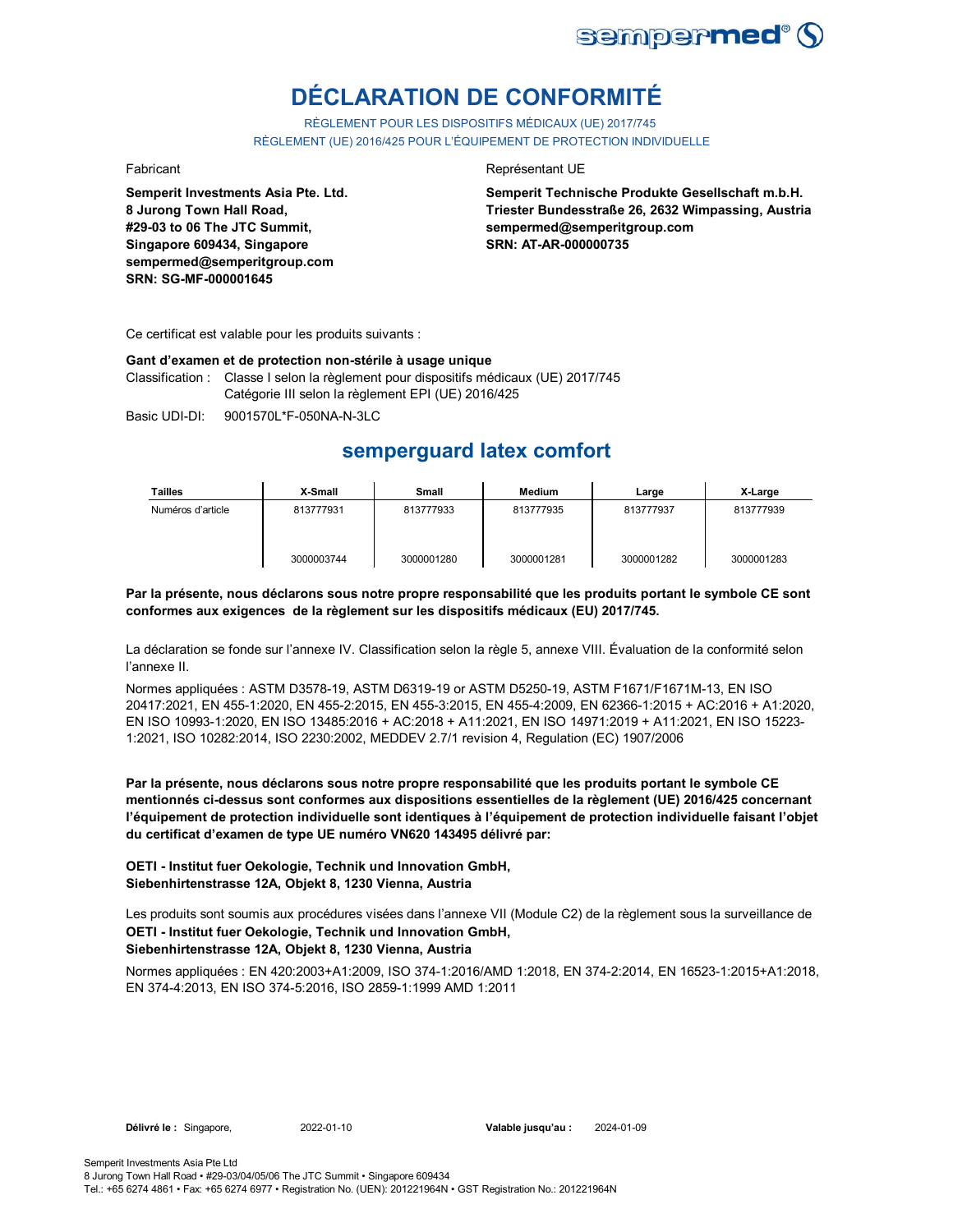

# **DICHIARAZIONE DI CONFORMITÀ**

REGOLAMENTO SUL DISPOSITIVO MEDICO (UE) 2017/745

REGOLAMENTO (UE) 2016/425 DELL'APPARECCHIATURA DI PROTEZIONE INDIVIDUALE

**Semperit Investments Asia Pte. Ltd. 8 Jurong Town Hall Road, #29-03 to 06 The JTC Summit, Singapore 609434, Singapore sempermed@semperitgroup.com SRN: SG-MF-000001645**

### Produttore Rappresentante autorizzato nell'UE

**Semperit Technische Produkte Gesellschaft m.b.H. Triester Bundesstraße 26, 2632 Wimpassing, Austria sempermed@semperitgroup.com SRN: AT-AR-000000735**

Questo certificato è valido per il seguente prodotto:

### **Guanto protettivo non sterile monouso da esame**

Clasificazione: Classe I secondo il regolamento dispositivi medici (UE) 2017/745 Categoria III secondo il regolamento (UE) 2016/425 del PPE

Basic UDI-DI: 9001570L\*F-050NA-N-3LC 9001570L\*F-050NA-N-3L

### **semperguard latex comfort**

| Misure          | X-Small    | Small      | Medium     | Large      | X-Large    |
|-----------------|------------|------------|------------|------------|------------|
| Codici articolo | 813777931  | 813777933  | 813777935  | 813777937  | 813777939  |
|                 | 3000003744 | 3000001280 | 3000001281 | 3000001282 | 3000001283 |

### **Con la presente, dichiariamo sotto la nostra esclusiva responsabilità che il prodotto con marchio CE sopra descritto soddisfa i requisiti del regolamento sui dispositivi medici (UE) 2017/745 .**

Dichiarazione basata sull'allegato IV. Classificazione secondo la regola 5, allegato VIII. La valutazione della conformità si basa sull'allegato II.

Norme applicate: ASTM D3578-19, ASTM D6319-19 or ASTM D5250-19, ASTM F1671/F1671M-13, EN ISO 20417:2021, EN 455-1:2020, EN 455-2:2015, EN 455-3:2015, EN 455-4:2009, EN 62366-1:2015 + AC:2016 + A1:2020, EN ISO 10993- 1:2020, EN ISO 13485:2016 + AC:2018 + A11:2021, EN ISO 14971:2019 + A11:2021, EN ISO 15223-1:2021, ISO 10282:2014, ISO 2230:2002, MEDDEV 2.7/1 revision 4, Regulation (EC) 1907/2006

**Con la presente, dichiariamo sotto la nostra esclusiva responsabilità che il prodotto con marchio CE sopra descritto è conforme alle disposizioni applicabili del Regolamento (UE) 2016/425 sui dispositivi di protezione individuale ed è identico al dispositivo di protezione personale che è soggetto al Certificato di Esame di Tipo UE n. VN620 143495 rilasciato da:**

**OETI - Institut fuer Oekologie, Technik und Innovation GmbH, Siebenhirtenstrasse 12A, Objekt 8, 1230 Vienna, Austria**

ed è soggetto alla procedura di cui all'allegato VII (modulo C2) del regolamento (UE) 2016/425 sotto il controllo di **OETI - Institut fuer Oekologie, Technik und Innovation GmbH,** 

### **Siebenhirtenstrasse 12A, Objekt 8, 1230 Vienna, Austria**

Norme applicate: EN 420:2003+A1:2009, ISO 374-1:2016/AMD 1:2018, EN 374-2:2014, EN 16523-1:2015+A1:2018, EN 374-4:2013, EN ISO 374-5:2016, ISO 2859-1:1999 AMD 1:2011

2022-01-10 2024-01-09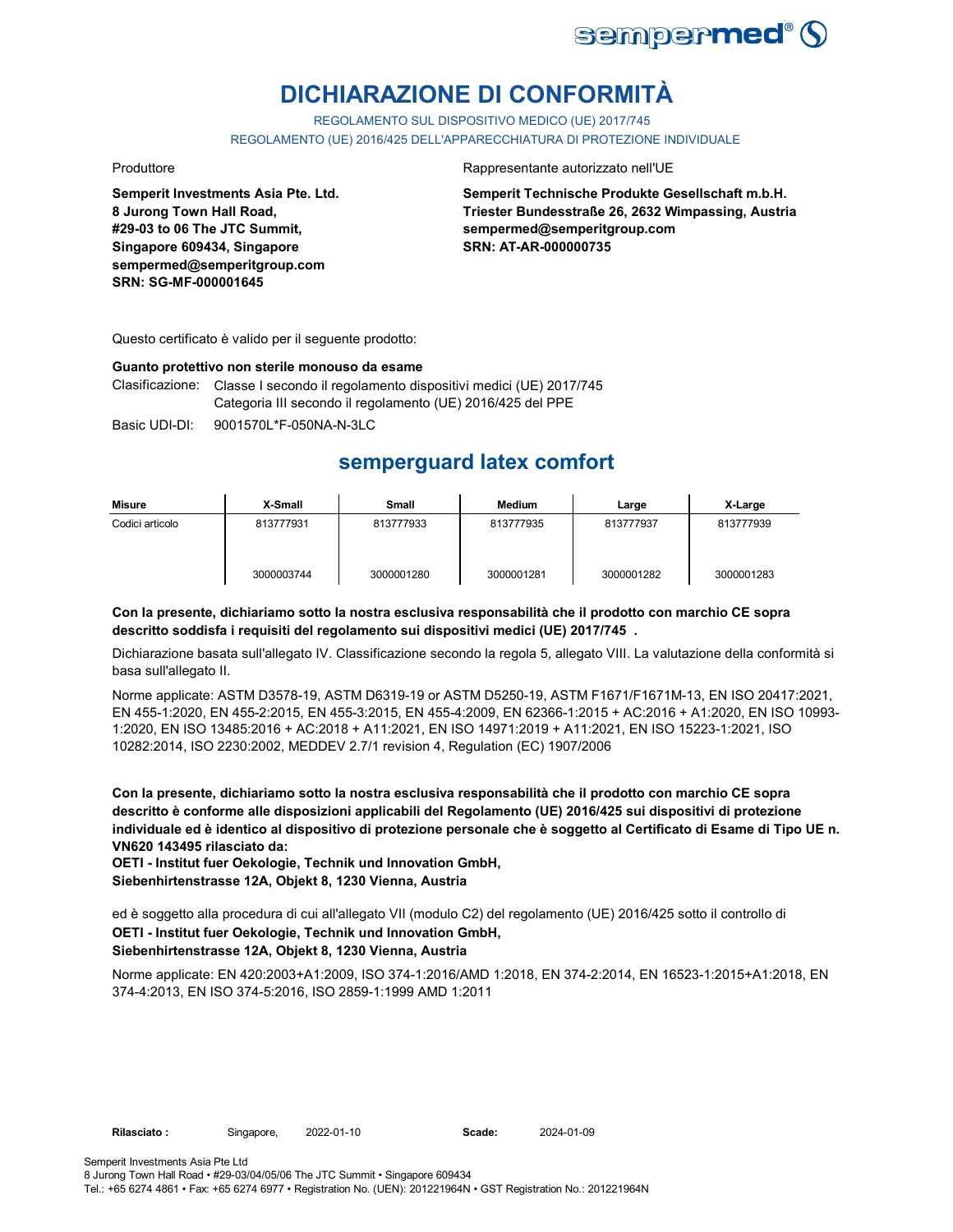

## **CONFORMITEITSVERKLARING**

VERORDENING MEDISCHE PRODUCTEN (EU) 2017/745

VERORDENING (EU) 2016/425 BETREFFENDE PERSOONLIJKE BESCHERMENDE UITRUSTING

**Semperit Investments Asia Pte. Ltd. 8 Jurong Town Hall Road, #29-03 to 06 The JTC Summit, Singapore 609434, Singapore sempermed@semperitgroup.com SRN: SG-MF-000001645**

### Fabrikant Gemachtigde EU

**Semperit Technische Produkte Gesellschaft m.b.H. Triester Bundesstraße 26, 2632 Wimpassing, Austria sempermed@semperitgroup.com SRN: AT-AR-000000735**

Dit certificaat is geldig voor de volgende producten:

### **Niet-steriele onderzoeks- en beschermende handschoenen voor eenmalig gebruik**

Classificatie: Klasse I volgens Verordening (EU) 2017/745 betreffende medische hulpmiddelen Categorie III volgens PBM-verordening (EU) 2016/425

Basic UDI-DI: 9001570L\*F-050NA-N-3LC

### **semperguard latex comfort**

| Maten          | X-Small    | Small      | Medium     | Large      | X-Large    |
|----------------|------------|------------|------------|------------|------------|
| Artikelnummers | 813777931  | 813777933  | 813777935  | 813777937  | 813777939  |
|                | 3000003744 | 3000001280 | 3000001281 | 3000001282 | 3000001283 |

### **Wij verklaren hierbij onder uitsluitende verantwoordelijkheid, dat de CE-gemarkeerde producten voldoen aan de vereisten van de Verordening Medische Hulpmiddelen (EU) 2017/745.**

Verklaring op basis van bijlage IV. Classificatie volgens regel 5, bijlage VIII. De conformiteitsbeoordeling is gebaseerd op bijlage II.

Toegepaste normen: ASTM D3578-19, ASTM D6319-19 or ASTM D5250-19, ASTM F1671/F1671M-13, EN ISO 20417:2021, EN 455-1:2020, EN 455-2:2015, EN 455-3:2015, EN 455-4:2009, EN 62366-1:2015 + AC:2016 + A1:2020, EN ISO 10993-1:2020, EN ISO 13485:2016 + AC:2018 + A11:2021, EN ISO 14971:2019 + A11:2021, EN ISO 15223-1:2021, ISO 10282:2014, ISO 2230:2002, MEDDEV 2.7/1 revision 4, Regulation (EC) 1907/2006

**Hierbij verklaren wij onder uitsluitende verantwoordelijkheid, dat de bovengenoemde CE-gemarkeerde producten voldoen aan de relevante bepalingen van de Verordening (EU) 2016/425 over persoonlijke beschermingsmiddelen en het onderworpen zijn aan het certificaat van EU-typeonderzoek nr.VN620 143495 uitgegeven door:**

**OETI - Institut fuer Oekologie, Technik und Innovation GmbH, Siebenhirtenstrasse 12A, Objekt 8, 1230 Vienna, Austria**

De producten vallen onder de procedures van bijlage VII (module C2) van de verordening onder toezicht van **OETI - Institut fuer Oekologie, Technik und Innovation GmbH, Siebenhirtenstrasse 12A, Objekt 8, 1230 Vienna, Austria**

Toegepaste normen: EN 420:2003+A1:2009, ISO 374-1:2016/AMD 1:2018, EN 374-2:2014, EN 16523- 1:2015+A1:2018, EN 374-4:2013, EN ISO 374-5:2016, ISO 2859-1:1999 AMD 1:2011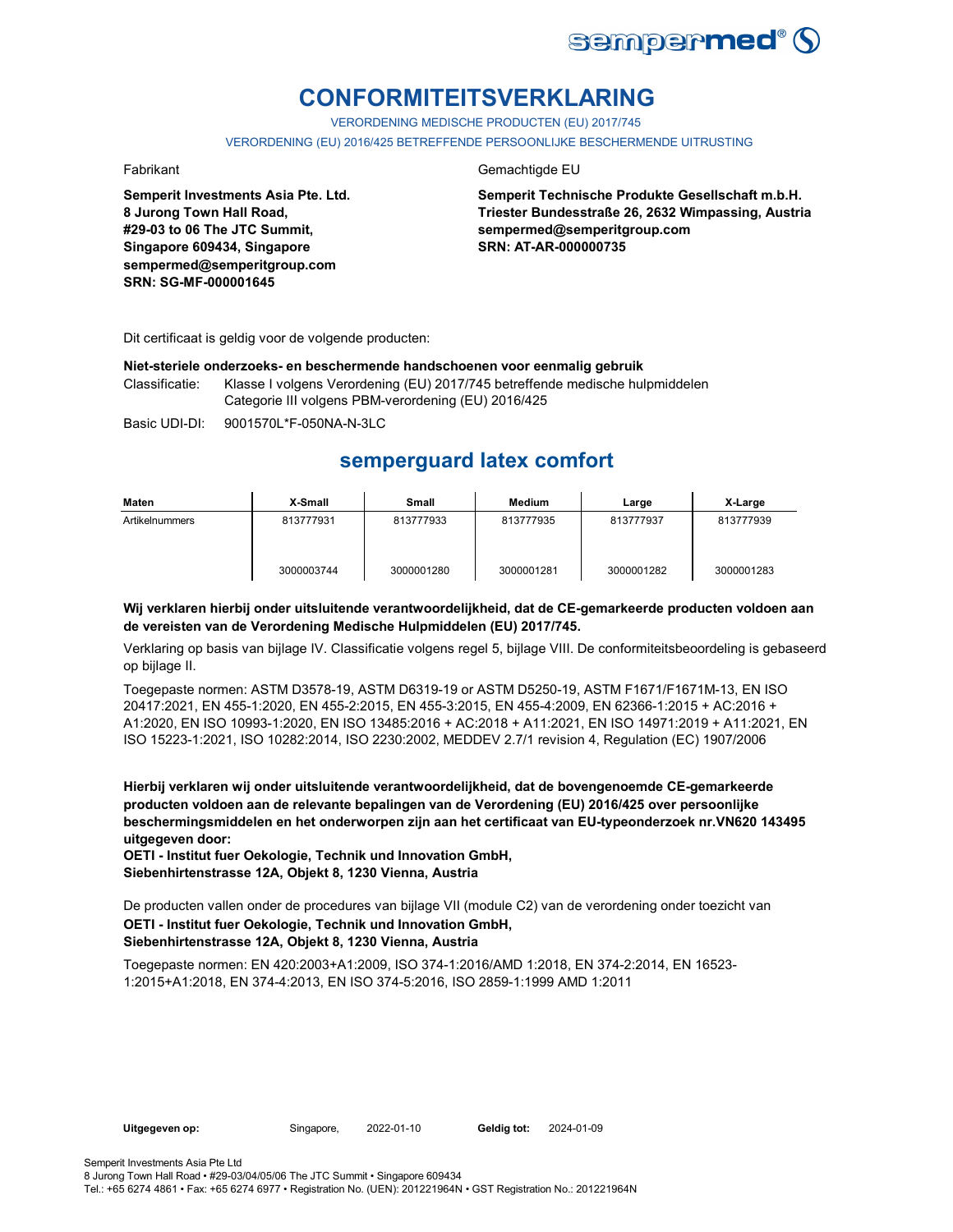

# **DECLARACIÓN DE CONFORMIDAD**

REGLAMENTO (UE) 2017/745 DE PRODUCTOS MEDICINALES REGLAMENTO (UE) 2016/425 PARA EQUIPAMIENTOS PERSONALES

**Semperit Investments Asia Pte. Ltd. 8 Jurong Town Hall Road, #29-03 to 06 The JTC Summit, Singapore 609434, Singapore sempermed@semperitgroup.com SRN: SG-MF-000001645**

### Fabricante Representante de la UE

**Semperit Technische Produkte Gesellschaft m.b.H. Triester Bundesstraße 26, 2632 Wimpassing, Austria sempermed@semperitgroup.com SRN: AT-AR-000000735**

El presente certificado es válido para los siguientes productos:

### **Guante de exploración y protección no estéril para un solo uso**

Clasificación: Clase I según el Reglamento de Productos Medicinales (EU) 2017/745 Categoría III según el Reglamento EPI (UE) 2016/425

Basic UDI-DI: 9001570L\*F-050NA-N-3LC 9001570L\*F-050NA-N-3L

## **semperguard latex comfort**

| Tamaños            | X-Small    | Small      | Medium     | Large      | X-Large    |
|--------------------|------------|------------|------------|------------|------------|
| Número de artículo | 813777931  | 813777933  | 813777935  | 813777937  | 813777939  |
|                    | 3000003744 | 3000001280 | 3000001281 | 3000001282 | 3000001283 |

### **Por la presente confirmamos bajo nuestra exclusiva responsabilidad que los productos con marcado CE cumplen con los requisitos del Reglamento (UE) 2017/745 sobre productos sanitarios.**

Declaración basada en el anexo IV. Clasificación según la norma 5 del anexo VIII. La evaluación de la conformidad se basa en el anexo II.

Normas aplicadas: ASTM D3578-19, ASTM D6319-19 or ASTM D5250-19, ASTM F1671/F1671M-13, EN ISO 20417:2021, EN 455-1:2020, EN 455-2:2015, EN 455-3:2015, EN 455-4:2009, EN 62366-1:2015 + AC:2016 + A1:2020, EN ISO 10993- 1:2020, EN ISO 13485:2016 + AC:2018 + A11:2021, EN ISO 14971:2019 + A11:2021, EN ISO 15223-1:2021, ISO 10282:2014, ISO 2230:2002, MEDDEV 2.7/1 revision 4, Regulation (EC) 1907/2006

**Por la presente confirmamos, bajo nuestra exclusiva responsabilidad, que los productos arriba mencionados con la marca CE cumplen con las disposiciones pertinentes del Reglamento (UE) 2016/425 para equipos de protección personal y están sujetos al Certificado de examen de tipo nº. VN620 143495 expedido por:**

**OETI - Institut fuer Oekologie, Technik und Innovation GmbH,** 

**Siebenhirtenstrasse 12A, Objekt 8, 1230 Vienna, Austria**

Los productos están sujetos a los procedimientos establecidos en el anexo VII (módulo C2) del Reglamento bajo la supervisión de

### **OETI - Institut fuer Oekologie, Technik und Innovation GmbH, Siebenhirtenstrasse 12A, Objekt 8, 1230 Vienna, Austria**

Normas aplicadas: EN 420:2003+A1:2009, ISO 374-1:2016/AMD 1:2018, EN 374-2:2014, EN 16523-1:2015+A1:2018, EN 374-4:2013, EN ISO 374-5:2016, ISO 2859-1:1999 AMD 1:2011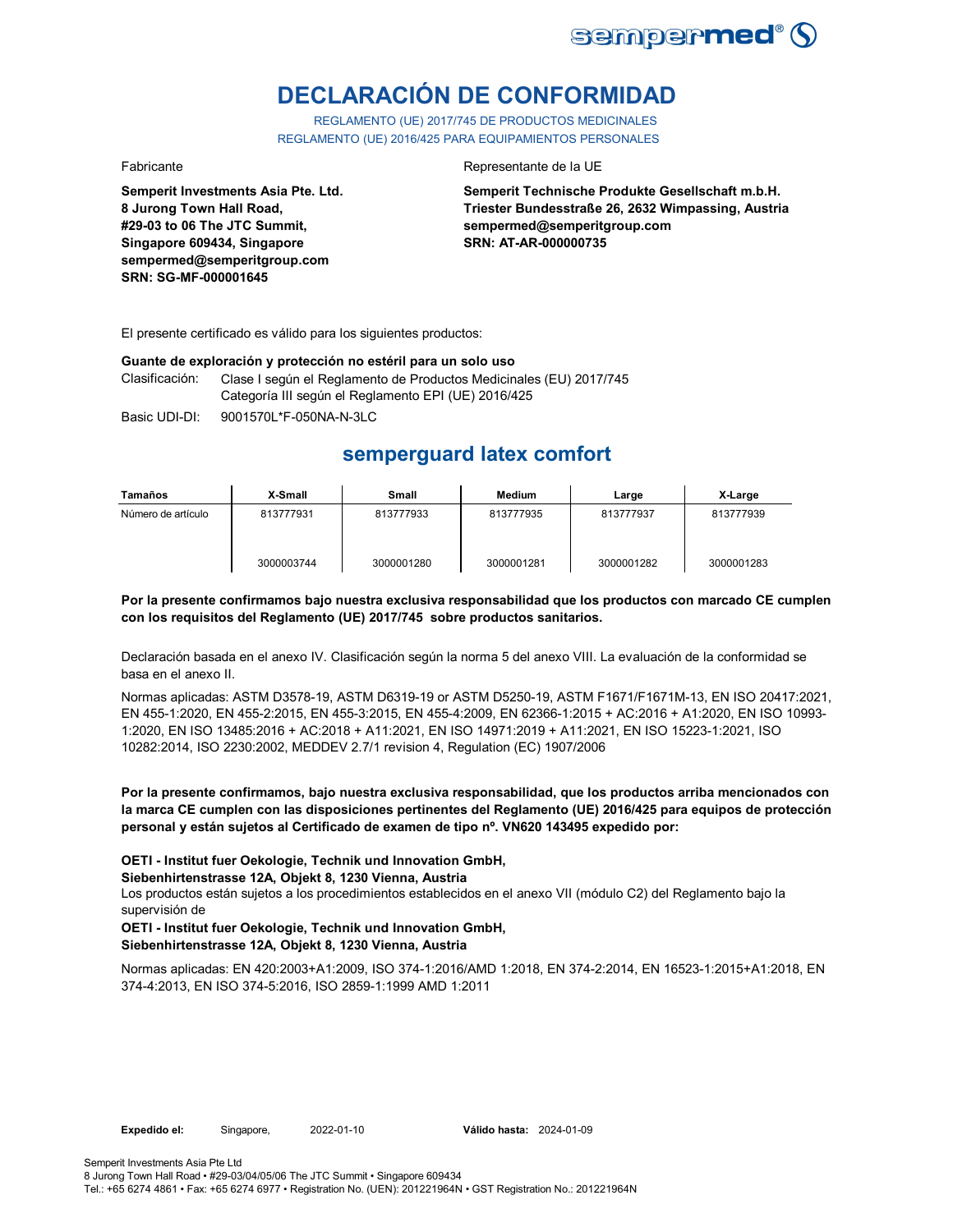

# **DECLARAÇÃO DE CONFORMIDADE**

REGULAMENTO (UE) 2017/745 SOBRE DISPOSITIVOS MÉDICOS REGULAMENTO (UE) 2016/425 SOBRE EQUIPAMENTO DE PROTEÇÃO INDIVIDUAL

**Semperit Investments Asia Pte. Ltd. 8 Jurong Town Hall Road, #29-03 to 06 The JTC Summit, Singapore 609434, Singapore sempermed@semperitgroup.com SRN: SG-MF-000001645**

### Fabricante Representante da UE

**Semperit Technische Produkte Gesellschaft m.b.H. Triester Bundesstraße 26, 2632 Wimpassing, Austria sempermed@semperitgroup.com SRN: AT-AR-000000735**

Este certificado é válido para os seguintes produtos:

#### **Luva de exame e de proteção não estéril para uso único**

Classificação: Classe I de acordo com o regulamento de Dispositivos Médicos (UE) 2017/745 Categoria III de acordo com o regulamento EPI (UE) 2016/425

Basic UDI-DI: 9001570L\*F-050NA-N-3LC 9001570L\*F-050NA-N-3L

## **semperguard latex comfort**

| Tamanhos          | X-Small    | Small      | <b>Medium</b> | Large      | X-Large    |
|-------------------|------------|------------|---------------|------------|------------|
| Números de artigo | 813777931  | 813777933  | 813777935     | 813777937  | 813777939  |
|                   | 3000003744 | 3000001280 | 3000001281    | 3000001282 | 3000001283 |

**Declaramos desta forma, sob a nossa exclusiva responsabilidade, que os produtos com a marca CE estão em conformidade com os requisitos da Regulamento de Dispositivos Médicos (UE) 2017/745 .**

Declaração baseada no Anexo IV. Classificação de acordo com a regra 5, Anexo VIII. Avaliação da conformidade com base no Anexo II.

Normas aplicadas: ASTM D3578-19, ASTM D6319-19 or ASTM D5250-19, ASTM F1671/F1671M-13, EN ISO 20417:2021, EN 455-1:2020, EN 455-2:2015, EN 455-3:2015, EN 455-4:2009, EN 62366-1:2015 + AC:2016 + A1:2020, EN ISO 10993- 1:2020, EN ISO 13485:2016 + AC:2018 + A11:2021, EN ISO 14971:2019 + A11:2021, EN ISO 15223-1:2021, ISO 10282:2014, ISO 2230:2002, MEDDEV 2.7/1 revision 4, Regulation (EC) 1907/2006

**Declaramos desta forma, sob a nossa exclusiva responsabilidade, que os produtos com a marca CE acima mencionados estão em conformidade com as disposições relevantes do regulamento (UE) 2016/425 para Equipamentos de Proteção Individual e são objeto do certificado de exame de tipo da UE n.º VN620 143495 emitido por:**

**OETI - Institut fuer Oekologie, Technik und Innovation GmbH, Siebenhirtenstrasse 12A, Objekt 8, 1230 Vienna, Austria**

Os produtos são objeto dos procedimentos previstos no anexo VII (módulo C2) do regulamento, sob a supervisão de **OETI - Institut fuer Oekologie, Technik und Innovation GmbH, Siebenhirtenstrasse 12A, Objekt 8, 1230 Vienna, Austria**

Normas aplicadas: EN 420:2003+A1:2009, ISO 374-1:2016/AMD 1:2018, EN 374-2:2014, EN 16523-1:2015+A1:2018, EN 374-4:2013, EN ISO 374-5:2016, ISO 2859-1:1999 AMD 1:2011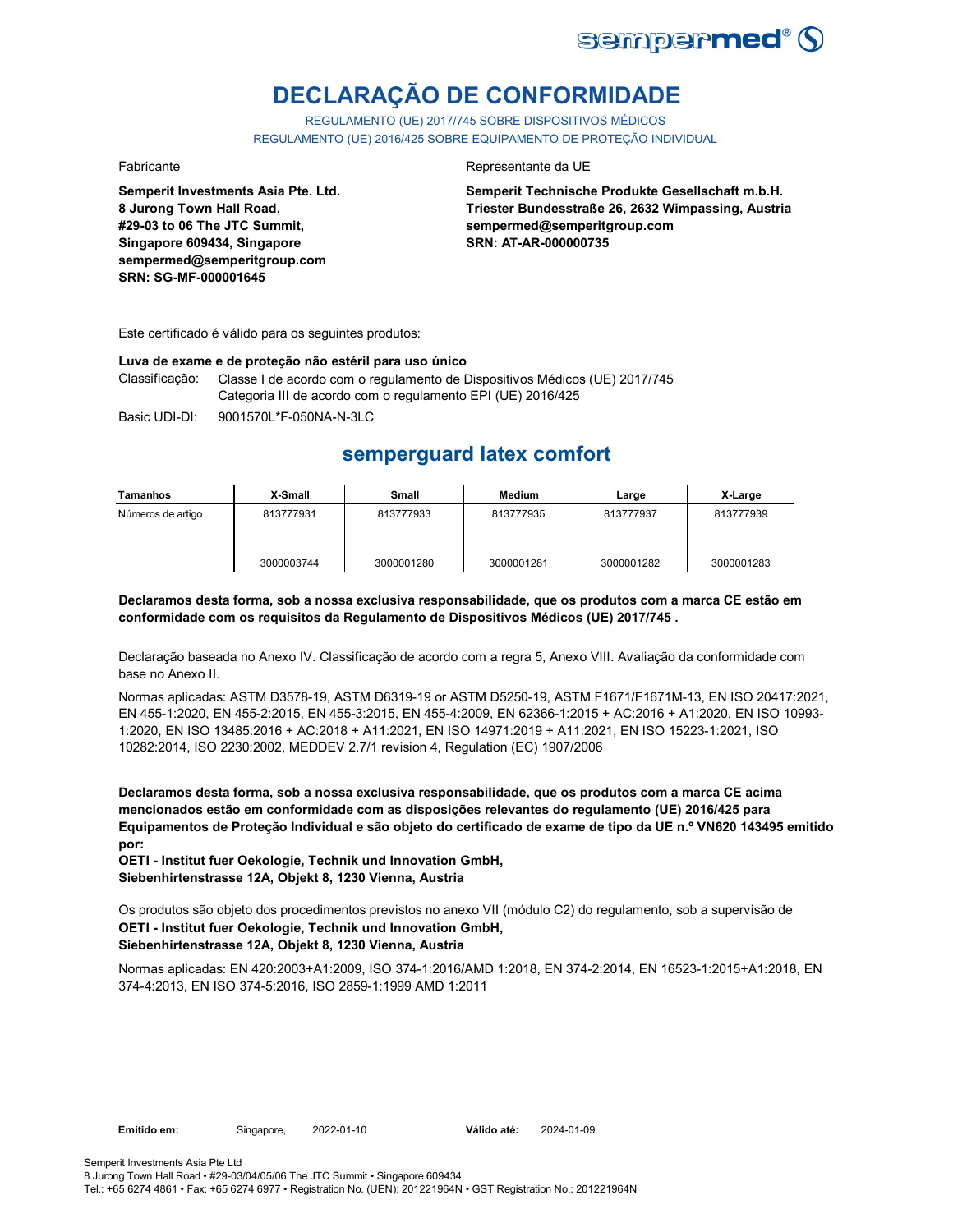

# **DEKLARATON OM ÖVERENSSTÄMMELSE**

FÖRORDNING (EU) 2017/745 MEDICINTEKNISKA PRODUKTER FÖRORDNING (EU) 2016/425 FÖR PERSONLIG SKYDDSUTRUSTNING

**Semperit Investments Asia Pte. Ltd. 8 Jurong Town Hall Road, #29-03 to 06 The JTC Summit, Singapore 609434, Singapore sempermed@semperitgroup.com SRN: SG-MF-000001645**

Tillverkare Behörig representant hos EU

**Semperit Technische Produkte Gesellschaft m.b.H. Triester Bundesstraße 26, 2632 Wimpassing, Austria sempermed@semperitgroup.com SRN: AT-AR-000000735**

Detta certifikat gäller följande produkt:

### **Icke-steril inspektions- och skyddshandske för engångsanvändning**

Klassificering: Klass I enligt EU-förordning för medicintek-niska produkter (MD) (EU) 2017/745 Kategori III enligt EU-förordning för personlig skyddsutrustning (PPE) 2016/425

Basic UDI-DI: 9001570L\*F-050NA-N-3LC 9001570L\*F-050NA-N-3L

### **semperguard latex comfort**

| <b>Storlekar</b> | X-Small    | Small      | Medium     | Large      | X-Large    |
|------------------|------------|------------|------------|------------|------------|
| Artikelkoder     | 813777931  | 813777933  | 813777935  | 813777937  | 813777939  |
|                  | 3000003744 | 3000001280 | 3000001281 | 3000001282 | 3000001283 |

### **Vi förklarar härmed under eget exklusivt ansvar att ovan beskrivna, CE-markerade produkt stämmer överens med erforderliga i förordning för medicinska produkter (EU) 2017/745.**

Förklaring på grundval av bilaga IV. Klassificering enligt regel 5, bilaga VIII. Bedömningen av överensstämmelse grundar sig på bilaga II.

Tillämpade standarder: ASTM D3578-19, ASTM D6319-19 or ASTM D5250-19, ASTM F1671/F1671M-13, EN ISO 20417:2021, EN 455-1:2020, EN 455-2:2015, EN 455-3:2015, EN 455-4:2009, EN 62366-1:2015 + AC:2016 + A1:2020, EN ISO 10993-1:2020, EN ISO 13485:2016 + AC:2018 + A11:2021, EN ISO 14971:2019 + A11:2021, EN ISO 15223- 1:2021, ISO 10282:2014, ISO 2230:2002, MEDDEV 2.7/1 revision 4, Regulation (EC) 1907/2006

### **Vi förklarar härmed under eget exklusivt ansvar att ovan beskrivna, CE-markerade produkt stämmer överens med tillämpliga bestämmelser i EU-förordningen 2016/425 för personlig skyddsutrustning och är identisk med den personliga skyddsutrustning som anges i EU-certifikat för typgranskning nummerVN620 143495 daterad av:**

### **OETI - Institut fuer Oekologie, Technik und Innovation GmbH,**

### **Siebenhirtenstrasse 12A, Objekt 8, 1230 Vienna, Austria**

och är föremål för den procedur som beskrivs i Bilaga VII (Modul C2) till EU-förordningen 2016/425 under the supervision of under uppsikt av

### **OETI - Institut fuer Oekologie, Technik und Innovation GmbH, Siebenhirtenstrasse 12A, Objekt 8, 1230 Vienna, Austria**

Tillämpade standarder: EN 420:2003+A1:2009, ISO 374-1:2016/AMD 1:2018, EN 374-2:2014, EN 16523- 1:2015+A1:2018, EN 374-4:2013, EN ISO 374-5:2016, ISO 2859-1:1999 AMD 1:2011

Daterad : Singapore, 2022-01-10 **Giltig till:** 

2024-01-09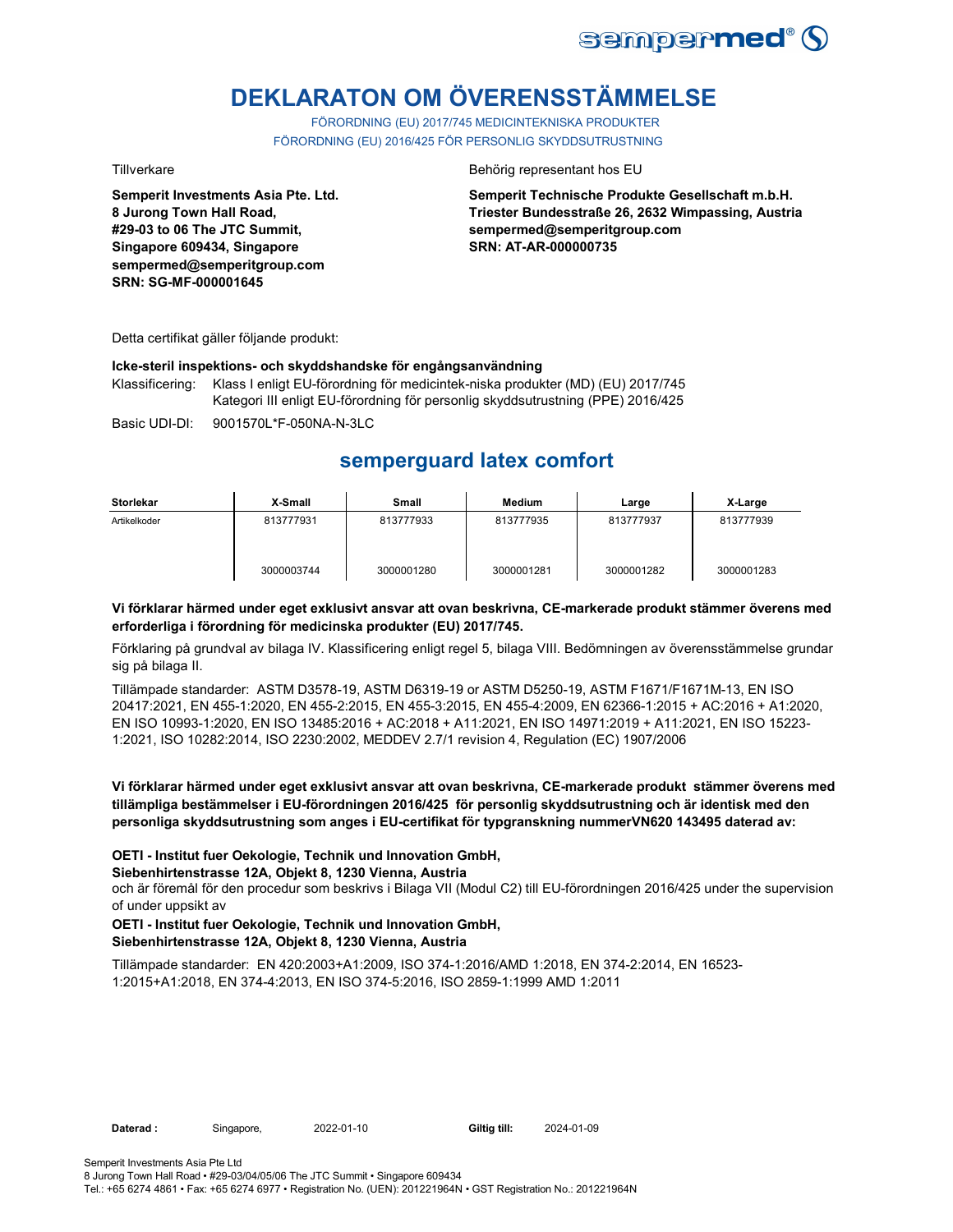

## **KONFORMITETSERKLÆRING**

FORORDNING (EU) 2017/745 OM MEDICINSK UDSTYR FORORDNING (EU) 2016/425 FOR PERSONLIGE VÆRNEMIDLER

**Semperit Investments Asia Pte. Ltd. 8 Jurong Town Hall Road, #29-03 to 06 The JTC Summit, Singapore 609434, Singapore sempermed@semperitgroup.com SRN: SG-MF-000001645**

### Producent EU-befuldmægtigede

**Semperit Technische Produkte Gesellschaft m.b.H. Triester Bundesstraße 26, 2632 Wimpassing, Austria sempermed@semperitgroup.com SRN: AT-AR-000000735**

Dette certifikat er gyldigt for følgende produkter:

### **Ikke-steril undersøgelses- og beskyttelseshandske til engangsbrug**

Klassificering: Klasse I jævnfør (EU) 2017/745 -forordningen for medicinsk udstyr Kategori III jævnfør PVM-forordningen (EU) 2016/425

Basic UDI-DI: 9001570L\*F-050NA-N-3LC 9001570L\*F-050NA-N-3L

## **semperguard latex comfort**

| Størrelser   | X-Small    | Small      | Medium     | Large      | X-Large    |
|--------------|------------|------------|------------|------------|------------|
| Artikelnumre | 813777931  | 813777933  | 813777935  | 813777937  | 813777939  |
|              | 3000003744 | 3000001280 | 3000001281 | 3000001282 | 3000001283 |

### **Vi bekræfter hermed under fuldt ansvar, at de ovenfor nævnte CE-mærkede produkter stemmer overens med de krav i forordningen for medicinsk udstyr (EU) 2017/745.**

Erklæring på grundlag af bilag IV. Klassificering i henhold til regel 5, bilag VIII. Overensstemmelsesvurderingen er baseret på bilag II.

Anvendte standarder: ASTM D3578-19, ASTM D6319-19 or ASTM D5250-19, ASTM F1671/F1671M-13, EN ISO 20417:2021, EN 455-1:2020, EN 455-2:2015, EN 455-3:2015, EN 455-4:2009, EN 62366-1:2015 + AC:2016 + A1:2020, EN ISO 10993-1:2020, EN ISO 13485:2016 + AC:2018 + A11:2021, EN ISO 14971:2019 + A11:2021, EN ISO 15223- 1:2021, ISO 10282:2014, ISO 2230:2002, MEDDEV 2.7/1 revision 4, Regulation (EC) 1907/2006

### **Vi bekræfter hermed under fuldt ansvar, at de ovenfor nævnte CE-mærkede produkter stemmer overens med med de afgørende bestemmelser i forordningen (EU) 2016/425 for personlige værnemidler, og er genstand for EUcertificering af typeafprøvning nr.VN620 143495 udstedt gennem:**

**OETI - Institut fuer Oekologie, Technik und Innovation GmbH,** 

### **Siebenhirtenstrasse 12A, Objekt 8, 1230 Vienna, Austria**

Produkterne er genstand for procedurer jævnfør VII (modul C2) i forordningen med opsyn af

### **OETI - Institut fuer Oekologie, Technik und Innovation GmbH,**

### **Siebenhirtenstrasse 12A, Objekt 8, 1230 Vienna, Austria**

Anvendte standarder: EN 420:2003+A1:2009, ISO 374-1:2016/AMD 1:2018, EN 374-2:2014, EN 16523-1:2015+A1:2018, EN 374-4:2013, EN ISO 374-5:2016, ISO 2859-1:1999 AMD 1:2011

Udstedt den: Singapore, 2022-01-10

Gyldig til: 2024-01-09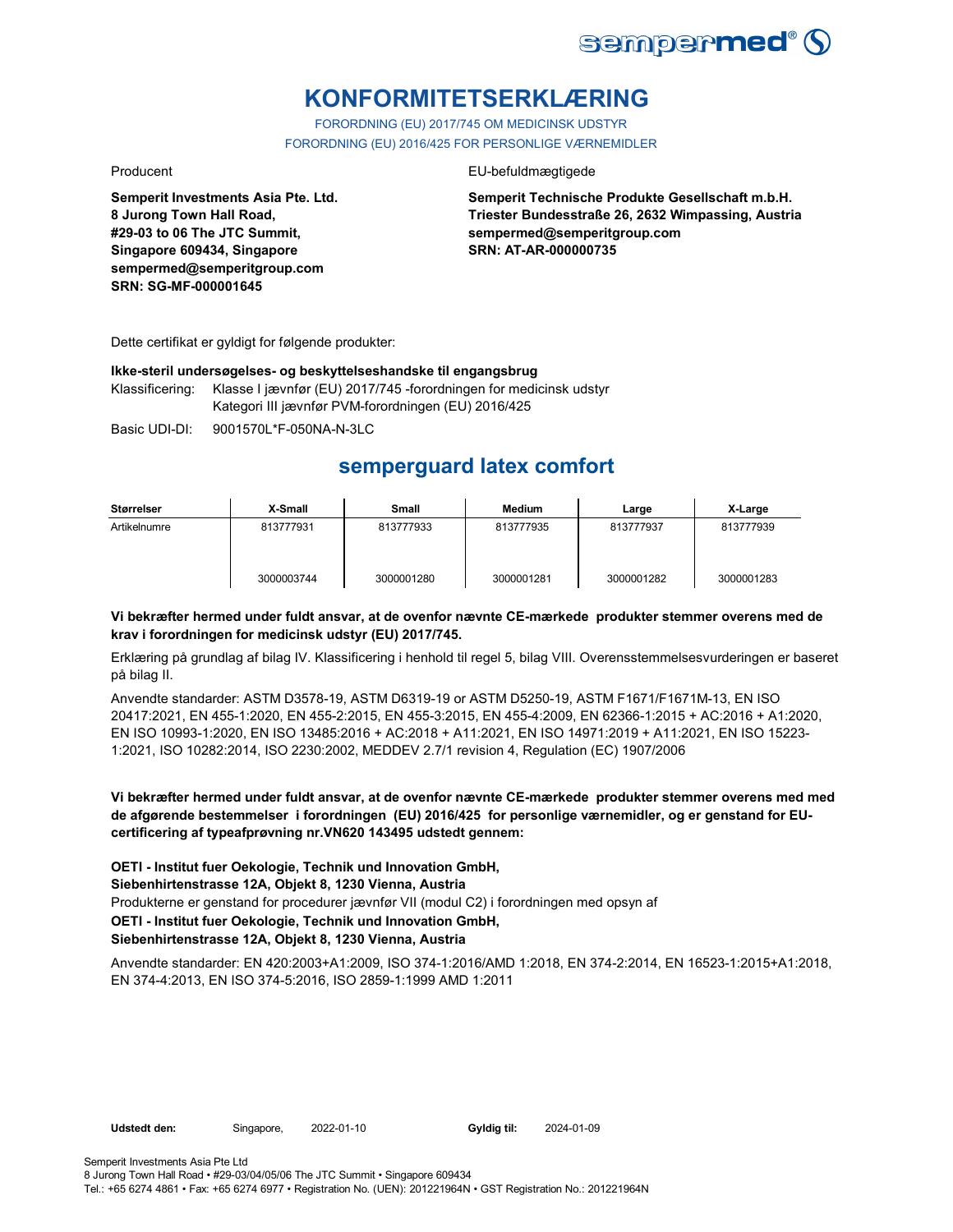

## **KONFORMITETSERKLÆRING**

FORORDNING FOR MEDISINSK UTSTYR (EU) 2017/745 FORORDNING (EU) 2016/425 OM PERSONLIG VERNEUTSTYR

**Semperit Investments Asia Pte. Ltd. 8 Jurong Town Hall Road, #29-03 to 06 The JTC Summit, Singapore 609434, Singapore sempermed@semperitgroup.com SRN: SG-MF-000001645**

### Produsent **Autorisert representant i EU**

**Semperit Technische Produkte Gesellschaft m.b.H. Triester Bundesstraße 26, 2632 Wimpassing, Austria sempermed@semperitgroup.com SRN: AT-AR-000000735**

Dette sertifikatet er gyldig for følgende produkter:

### **Ikke-steril undersøkelses- og beskyttelseshanske for engangsbruk**

Klassifisering: Klasse I i henhold til forordning for medisinsk utstyr (EU) 2017/745 Kategori III i henhold til PVU-forordningen (EU) nr. 2016/425

Basic UDI-DI: 9001570L\*F-050NA-N-3LC 9001570L\*F-050NA-N-3L

## **semperguard latex comfort**

| Størrelser    | X-Small    | Small      | Medium     | Large      | X-Large    |
|---------------|------------|------------|------------|------------|------------|
| Artikkelnumre | 813777931  | 813777933  | 813777935  | 813777937  | 813777939  |
|               | 3000003744 | 3000001280 | 3000001281 | 3000001282 | 3000001283 |

### **Vi erklærer herved under eneansvar at det CE-merkede produktet oppfyller de kravene i Uredbet for medisinsk utstyr (EU) 2017/745.**

Erklæring basert på vedlegg IV. Klassifisering i henhold til regel nr. 5, vedlegg VIII. Samsvarsvurderingen er basert på vedlegg II.

Relevante standarder: ASTM D3578-19, ASTM D6319-19 or ASTM D5250-19, ASTM F1671/F1671M-13, EN ISO 20417:2021, EN 455-1:2020, EN 455-2:2015, EN 455-3:2015, EN 455-4:2009, EN 62366-1:2015 + AC:2016 + A1:2020, EN ISO 10993-1:2020, EN ISO 13485:2016 + AC:2018 + A11:2021, EN ISO 14971:2019 + A11:2021, EN ISO 15223- 1:2021, ISO 10282:2014, ISO 2230:2002, MEDDEV 2.7/1 revision 4, Regulation (EC) 1907/2006

**Vi erklærer herved under eneansvar at det CE-merkede produktet som er nevnt ovenfor oppfyller de relevante bestemmelsene i Forordning (EU) nr. 2016/425 om personlig verneutstyr og er gjenstand for EUtypeprøvesertifikat nr. VN620 143495 utstedt av:**

**OETI - Institut fuer Oekologie, Technik und Innovation GmbH,** 

### **Siebenhirtenstrasse 12A, Objekt 8, 1230 Vienna, Austria**

Produktet er gjenstand for prosedyren som er beskrevet i Vedlegg VII (Modul C2) i Forordning nr. 2016/425 under tilsyn av

### **OETI - Institut fuer Oekologie, Technik und Innovation GmbH, Siebenhirtenstrasse 12A, Objekt 8, 1230 Vienna, Austria**

Relevante standarder: EN 420:2003+A1:2009, ISO 374-1:2016/AMD 1:2018, EN 374-2:2014, EN 16523-1:2015+A1:2018, EN 374-4:2013, EN ISO 374-5:2016, ISO 2859-1:1999 AMD 1:2011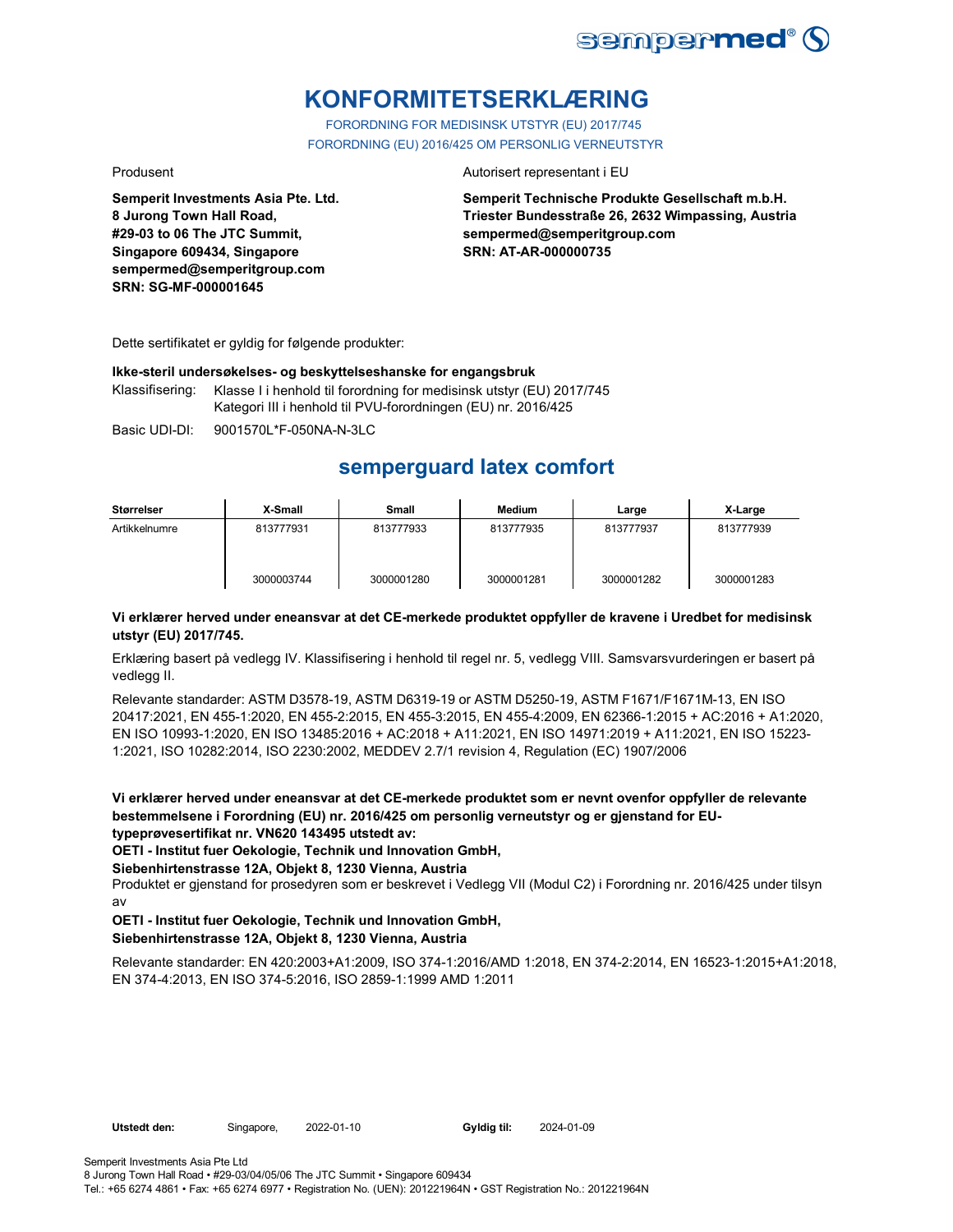

## **VAATIMUSTENMUKAISUUSVAKUUTUS**

LÄÄKINNÄLLISIÄ LAITTEITA KOSKEVA ASETUS (EU) 2017/745 HENKILÖNSUOJAIMISTA ANNETTU ASETUS (EU) 2016/425

**Semperit Investments Asia Pte. Ltd. 8 Jurong Town Hall Road, #29-03 to 06 The JTC Summit, Singapore 609434, Singapore sempermed@semperitgroup.com SRN: SG-MF-000001645**

### Valmistaja EU:n valtuutettu edustaja

**Semperit Technische Produkte Gesellschaft m.b.H. Triester Bundesstraße 26, 2632 Wimpassing, Austria sempermed@semperitgroup.com SRN: AT-AR-000000735**

Tämä sertifikaatti koskee seuraavia tuotteita:

#### **Kertakäyttöinen ei-steriili tutkimus- ja suojakäsine**

Luokitus: Luokka I lääkinnällisiä laitteita koskevan asetuksen (EU) 2017/745 mukaisesti Luokka III henkilönsuojaimista annetun asetuksen (EU) 2016/425 mukaisesti

Basic UDI-DI: 9001570L\*F-050NA-N-3LC 9001570L\*F-050NA-N-3L

## **semperguard latex comfort**

| Koot         | X-Small    | Small      | <b>Medium</b> | Large      | X-Large    |
|--------------|------------|------------|---------------|------------|------------|
| Tuotenumerot | 813777931  | 813777933  | 813777935     | 813777937  | 813777939  |
|              | 3000003744 | 3000001280 | 3000001281    | 3000001282 | 3000001283 |

### **Täten vahvistamme yksinomaisella vastuullamme, että CE-merkityt tuotteet vastaavat lääkinnällisiä laitteita koskevan asetuksen (EU) 2017/745 mukaisia vaatimuksia.**

Liitteeseen IV perustuva julistus. Luokitus liitteen VIII 5 säännön mukaisesti. Vaatimustenmukaisuuden arviointi perustuu liitteeseen II.

Sovelletut standardit: ASTM D3578-19, ASTM D6319-19 or ASTM D5250-19, ASTM F1671/F1671M-13, EN ISO 20417:2021, EN 455-1:2020, EN 455-2:2015, EN 455-3:2015, EN 455-4:2009, EN 62366-1:2015 + AC:2016 + A1:2020, EN ISO 10993-1:2020, EN ISO 13485:2016 + AC:2018 + A11:2021, EN ISO 14971:2019 + A11:2021, EN ISO 15223-1:2021, ISO 10282:2014, ISO 2230:2002, MEDDEV 2.7/1 revision 4, Regulation (EC) 1907/2006

**Täten vahvistamme yksinomaisella vastuullamme, että yllä mainitut CE-merkityt tuotteet vastaavat henkilönsuojaimista annetun asetuksen (EU) 2016/425 mukaisia perustavanlaatuisia vaatimuksia ja niihin sovelletaan EU:n tyyppitarkastustodistusta nro VN620 143495 laadittu : OETI - Institut fuer Oekologie, Technik und Innovation GmbH,** 

**Siebenhirtenstrasse 12A, Objekt 8, 1230 Vienna, Austria**

Tuotteet ovat asetuksen liitteen VII (moduuli C2) mukaisen menettelyn kohteena, valvonnan suorittaa

### **OETI - Institut fuer Oekologie, Technik und Innovation GmbH,**

### **Siebenhirtenstrasse 12A, Objekt 8, 1230 Vienna, Austria**

Sovelletut standardit: EN 420:2003+A1:2009, ISO 374-1:2016/AMD 1:2018, EN 374-2:2014, EN 16523-1:2015+A1:2018, EN 374-4:2013, EN ISO 374-5:2016, ISO 2859-1:1999 AMD 1:2011

**Laadittu :** Singapore, **Voimassa (asti):** 2022-01-10 2024-01-09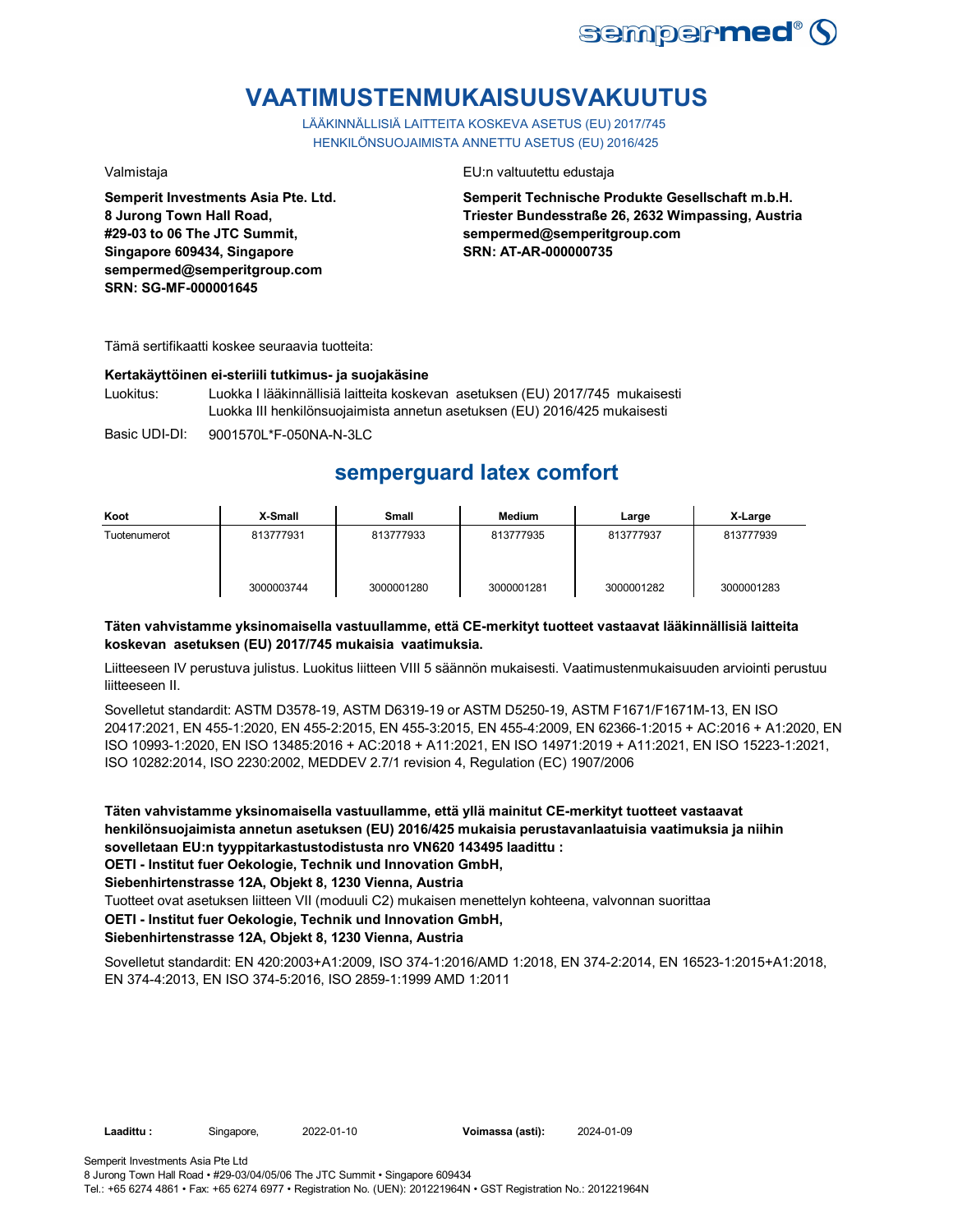

# **ATITIKTIES DEKLARACIJA**

REGLAMENTAS DĖL MEDICINOS PRIETAISŲ (ES) 2017/745 REGLAMENTAS (ES) 2016/425 DĖL ASMENINIŲ APSAUGOS PRIEMONIŲ

**Semperit Investments Asia Pte. Ltd. 8 Jurong Town Hall Road, #29-03 to 06 The JTC Summit, Singapore 609434, Singapore sempermed@semperitgroup.com SRN: SG-MF-000001645**

### Gamintojas ES įgaliotas asmuo

**Semperit Technische Produkte Gesellschaft m.b.H. Triester Bundesstraße 26, 2632 Wimpassing, Austria sempermed@semperitgroup.com SRN: AT-AR-000000735**

Šis sertifikatas galioja toliau nurodytiems produktams:

### **Nesterilios vienkartinio naudojimo apžiūros ir apsauginės pirštinės**

- Klasifikacija: I klasė pagal reglamentą dėl medicinos prietaisų (ES) 2017/745 III kategorija pagal reglamentą (ES) 2016/425 dėl asmeninių apsaugos priemonių
- Basic UDI-DI: 9001570L\*F-050NA-N-3LC 9001570L\*F-050NA-N-3L

## **semperguard latex comfort**

| Dydžiai         | X-Small    | <b>Small</b> | <b>Medium</b> | Large      | X-Large    |
|-----------------|------------|--------------|---------------|------------|------------|
| Prekiu numeriai | 813777931  | 813777933    | 813777935     | 813777937  | 813777939  |
|                 | 3000003744 | 3000001280   | 3000001281    | 3000001282 | 3000001283 |

### **Prisiimdami visą atsakomybę šiuo dokumentu patvirtiname, kad CE paženklinti produktai atitinka reglamentą dėl medicinos prietaisų (ES) 2017/745 reikalavimus.**

Deklaracija, pagrįsta IV priedu. Klasifikavimas pagal VIII priedo 5 taisyklę. Atitikties įvertinimas pagal II priedą.

Taikomi standartai: ASTM D3578-19, ASTM D6319-19 or ASTM D5250-19, ASTM F1671/F1671M-13, EN ISO 20417:2021, EN 455-1:2020, EN 455-2:2015, EN 455-3:2015, EN 455-4:2009, EN 62366-1:2015 + AC:2016 + A1:2020, EN ISO 10993-1:2020, EN ISO 13485:2016 + AC:2018 + A11:2021, EN ISO 14971:2019 + A11:2021, EN ISO 15223-1:2021, ISO 10282:2014, ISO 2230:2002, MEDDEV 2.7/1 revision 4, Regulation (EC) 1907/2006

**Prisiimdami visą atsakomybę, šiuo dokumentu patvirtiname, kad anksčiau paminėti CE paženklinti produktai atitinka svarbiausius reglamentą dėl asmeninių apsaugos priemonių (ES) 2016/425 reikalavimus ir yra ES tipo tyrimo sertifikato Nr. objektas. VN620 143495 išduota :**

**OETI - Institut fuer Oekologie, Technik und Innovation GmbH,** 

**Siebenhirtenstrasse 12A, Objekt 8, 1230 Vienna, Austria**

Produktai yra metodo objektas pagal reglamentą VII priedą (modulis C2) prižiūrint

**OETI - Institut fuer Oekologie, Technik und Innovation GmbH,** 

### **Siebenhirtenstrasse 12A, Objekt 8, 1230 Vienna, Austria**

Taikomi standartai: EN 420:2003+A1:2009, ISO 374-1:2016/AMD 1:2018, EN 374-2:2014, EN 16523-1:2015+A1:2018, EN 374- 4:2013, EN ISO 374-5:2016, ISO 2859-1:1999 AMD 1:2011

**Išduota :** Singapore, **Galioja iki:** 2022-01-10 2024-01-09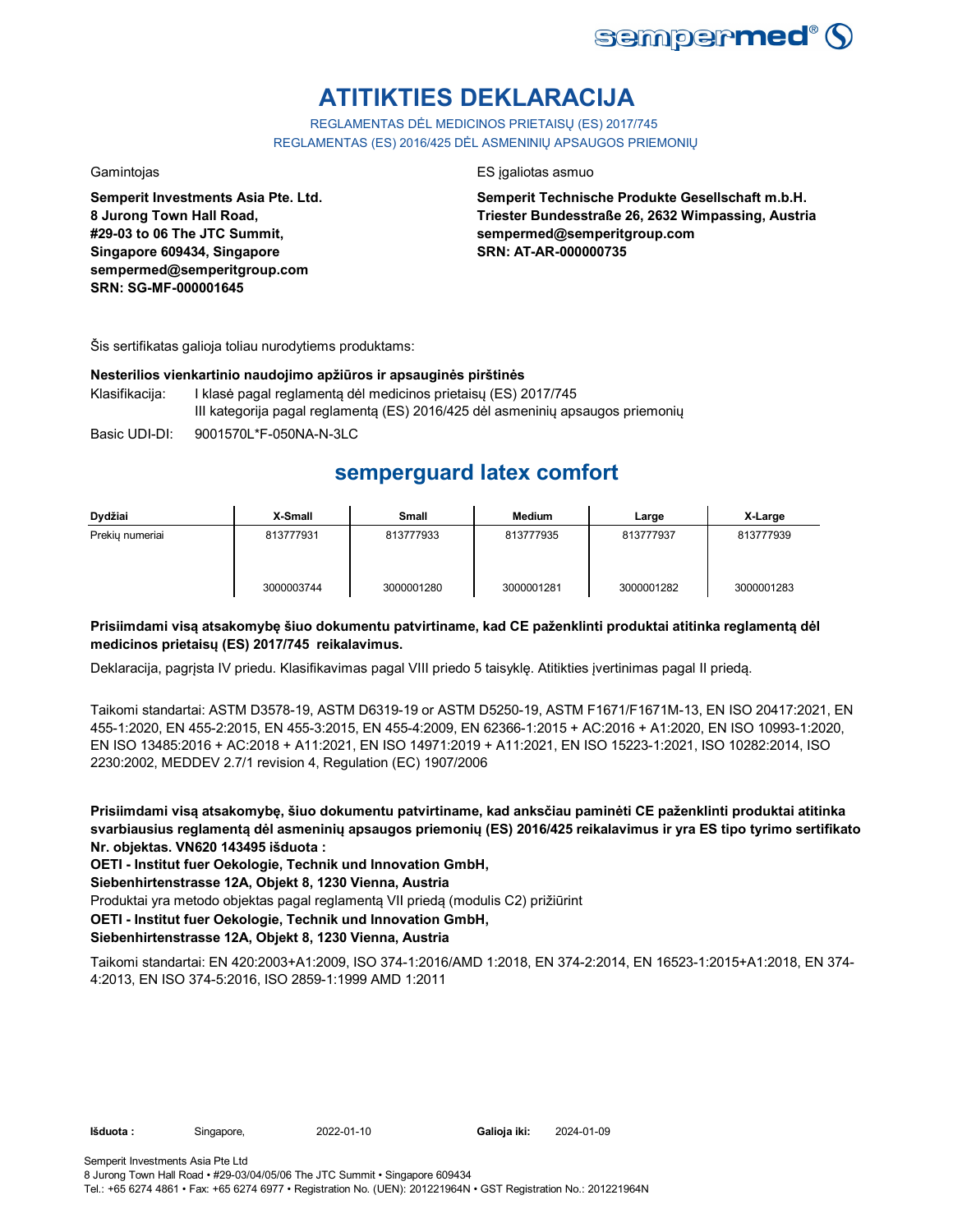

# **ATBILSTĪBAS DEKLARĀCIJA**

MEDICĪNAS IERĪČU REGULA (ES) 2017/745

REGULA (ES) 2016/425 PAR INDIVIDUĀLAJIEM AIZSARDZĪBAS LĪDZEKLIEM

Likumīgais ražotājs **Pilnvarotais pārstāvis ES** 

**Semperit Investments Asia Pte. Ltd. 8 Jurong Town Hall Road, #29-03 to 06 The JTC Summit, Singapore 609434, Singapore sempermed@semperitgroup.com SRN: SG-MF-000001645**

**Semperit Technische Produkte Gesellschaft m.b.H. Triester Bundesstraße 26, 2632 Wimpassing, Austria sempermed@semperitgroup.com SRN: AT-AR-000000735**

Šis sertifikāts ir derīgs šādam produktam:

### **Nesterili izmeklēšanas aizsargcimdi vienreizējai lietošanai**

Klasifikācija: I klase saskaņā ar medicīnas ierīču Regulu (ES) 2017/745 III kategorija saskaņā ar IAL Regulu (ES) 2016/425

Basic UDI-DI: 9001570L\*F-050NA-N-3LC 9001570L\*F-050NA-N-3L

## **semperguard latex comfort**

| Izmēri          | X-Small    | Small      | Medium     | Large      | X-Large    |
|-----------------|------------|------------|------------|------------|------------|
| Artikula numurs | 813777931  | 813777933  | 813777935  | 813777937  | 813777939  |
|                 | 3000003744 | 3000001280 | 3000001281 | 3000001282 | 3000001283 |

### **Ar šo mēs apliecinām, ka iepriekš aprakstītais produkts ar CE marķējumu atbilst medicīnas ierīču (ES) 2017/745 regulas prasībām.**

Deklarācija, pamatojoties uz IV pielikumu. Klasifikācija saskaņā ar VIII pielikuma 5. noteikumu. Atbilstības novērtēšanas pamatā ir II pielikums.

Piemērotie standarti: ASTM D3578-19, ASTM D6319-19 or ASTM D5250-19, ASTM F1671/F1671M-13, EN ISO 20417:2021, EN 455-1:2020, EN 455-2:2015, EN 455-3:2015, EN 455-4:2009, EN 62366-1:2015 + AC:2016 + A1:2020, EN ISO 10993-1:2020, EN ISO 13485:2016 + AC:2018 + A11:2021, EN ISO 14971:2019 + A11:2021, EN ISO 15223- 1:2021, ISO 10282:2014, ISO 2230:2002, MEDDEV 2.7/1 revision 4, Regulation (EC) 1907/2006

**Ar šo mēs apliecinām, ka iepriekš aprakstītais produkts ar CE marķējumu atbilst Regulas (ES) 2016/425 par individuālajiem aizsardzības līdzekļiem piemērojamajiem noteikumiem un ir identisks individuālajiem aizsardzības līdzekļiem, uz kuriem attiecas ES tipa pārbaudes sertifikāts Nr. VN620 143495 izdots :**

**OETI - Institut fuer Oekologie, Technik und Innovation GmbH,** 

### **Siebenhirtenstrasse 12A, Objekt 8, 1230 Vienna, Austria**

un uz to attiecas Regulas (ES) 2016/425 VII pielikumā (C2 modulis) noteiktā procedūra

### **OETI - Institut fuer Oekologie, Technik und Innovation GmbH,**

### **Siebenhirtenstrasse 12A, Objekt 8, 1230 Vienna, Austria**

Piemērotie standarti: EN 420:2003+A1:2009, ISO 374-1:2016/AMD 1:2018, EN 374-2:2014, EN 16523-1:2015+A1:2018, EN 374-4:2013, EN ISO 374-5:2016, ISO 2859-1:1999 AMD 1:2011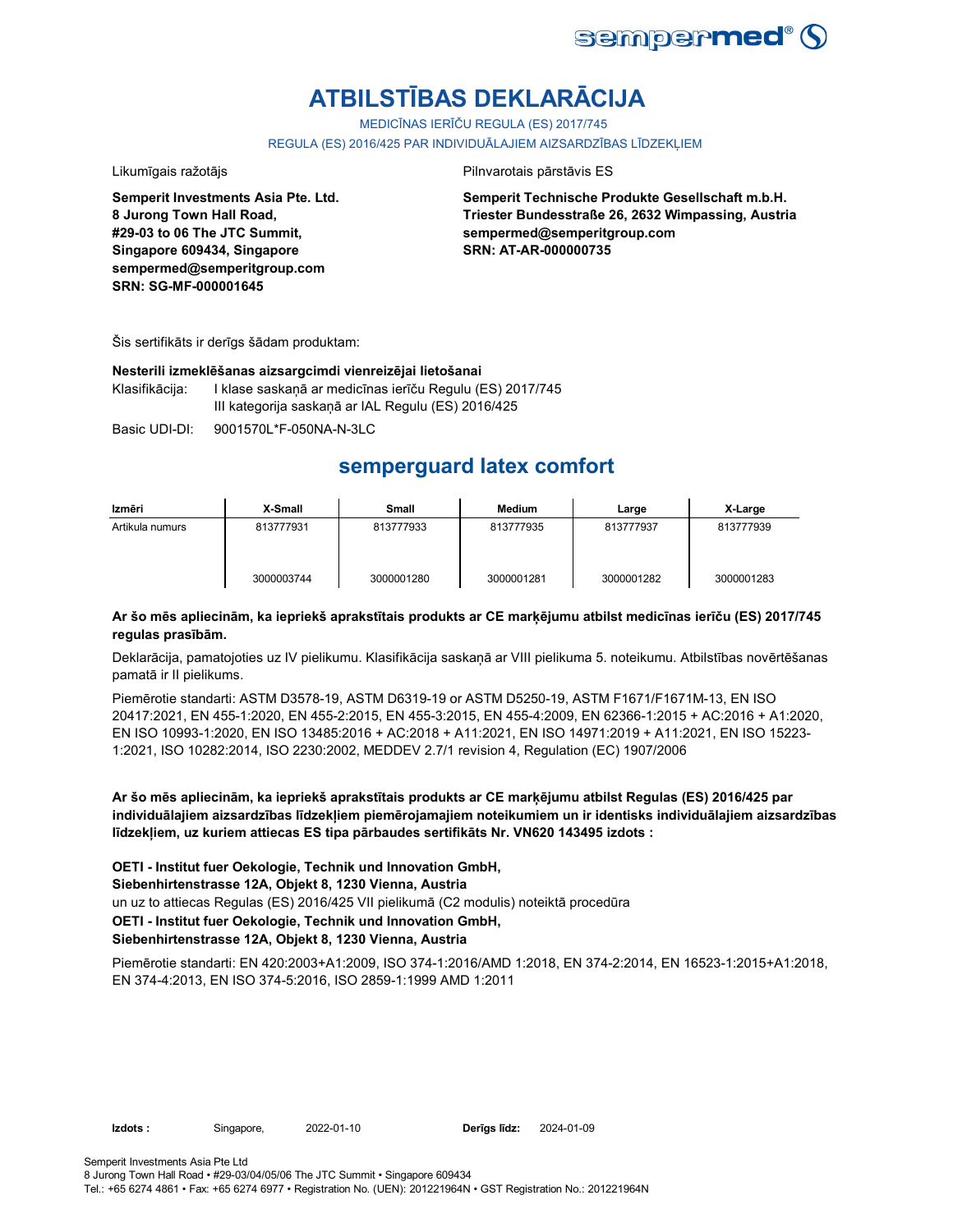

## **VASTAVUSDEKLARATSIOON**

MEDITSIINITOODETE MÄÄRUS (EL) 2017/745 ISIKUKAITSEVAHENDITE MÄÄRUS (EL) 2016/425

**Semperit Investments Asia Pte. Ltd. 8 Jurong Town Hall Road, #29-03 to 06 The JTC Summit, Singapore 609434, Singapore sempermed@semperitgroup.com SRN: SG-MF-000001645**

Tootja Volitatud esindaja EL-is

**Semperit Technische Produkte Gesellschaft m.b.H. Triester Bundesstraße 26, 2632 Wimpassing, Austria sempermed@semperitgroup.com SRN: AT-AR-000000735**

See sertifikaat kehtib järgmistele toodetele:

### **Mittesteriilne läbivaatus- ja kaitsekinnas ühekordseks kasutuseks**

Klassifikatsioon: I klass kooskõlas meditsiinitoodete määrusega (EU) 2017/745 III kategooria kooskõlas isikukaitsevahendite määrusega (EL) 2016/425

Basic UDI-DI: 9001570L\*F-050NA-N-3LC

## **semperguard latex comfort**

| Suurused     | X-Small    | Small      | Medium     | Large      | X-Large    |
|--------------|------------|------------|------------|------------|------------|
| Tootenumbrid | 813777931  | 813777933  | 813777935  | 813777937  | 813777939  |
|              | 3000003744 | 3000001280 | 3000001281 | 3000001282 | 3000001283 |

### **Kinnitame oma ainuvastutusel, et CE-märgisega tooted on kooskõlas meditsiinitoodete määruse (EU) 2017/745 nõuetega.**

Deklaratsioon põhineb IV lisal. Klassifikatsioon kooskõlas VIII lisa 5. reegliga. Vastavushindamine põhineb II lisal.

Kohaldatud normid: ASTM D3578-19, ASTM D6319-19 or ASTM D5250-19, ASTM F1671/F1671M-13, EN ISO 20417:2021, EN 455-1:2020, EN 455-2:2015, EN 455-3:2015, EN 455-4:2009, EN 62366-1:2015 + AC:2016 + A1:2020, EN ISO 10993- 1:2020, EN ISO 13485:2016 + AC:2018 + A11:2021, EN ISO 14971:2019 + A11:2021, EN ISO 15223-1:2021, ISO 10282:2014, ISO 2230:2002, MEDDEV 2.7/1 revision 4, Regulation (EC) 1907/2006

**Kinnitame oma ainuvastutusel, et eespool nimetatud CE-märgistusega tooted on kooskõlas isikukaitsevahendite määruse (EL) 2016/425 põhisätetega ning on identsed isikukaitsevahenditega, mille kohta on välja antud EÜ tüübihindamistõend nrVN620 143495 välja :**

**OETI - Institut fuer Oekologie, Technik und Innovation GmbH,** 

### **Siebenhirtenstrasse 12A, Objekt 8, 1230 Vienna, Austria**

Toodetele kohaldub määruse VII lisa (moodul C2) menetlus, mille üle teostab järelevalvet

### **OETI - Institut fuer Oekologie, Technik und Innovation GmbH,**

**Siebenhirtenstrasse 12A, Objekt 8, 1230 Vienna, Austria**

Kohaldatud normid: EN 420:2003+A1:2009, ISO 374-1:2016/AMD 1:2018, EN 374-2:2014, EN 16523-1:2015+A1:2018, EN 374-4:2013, EN ISO 374-5:2016, ISO 2859-1:1999 AMD 1:2011

Välja andmise aeg : Singapore, 2022-01-10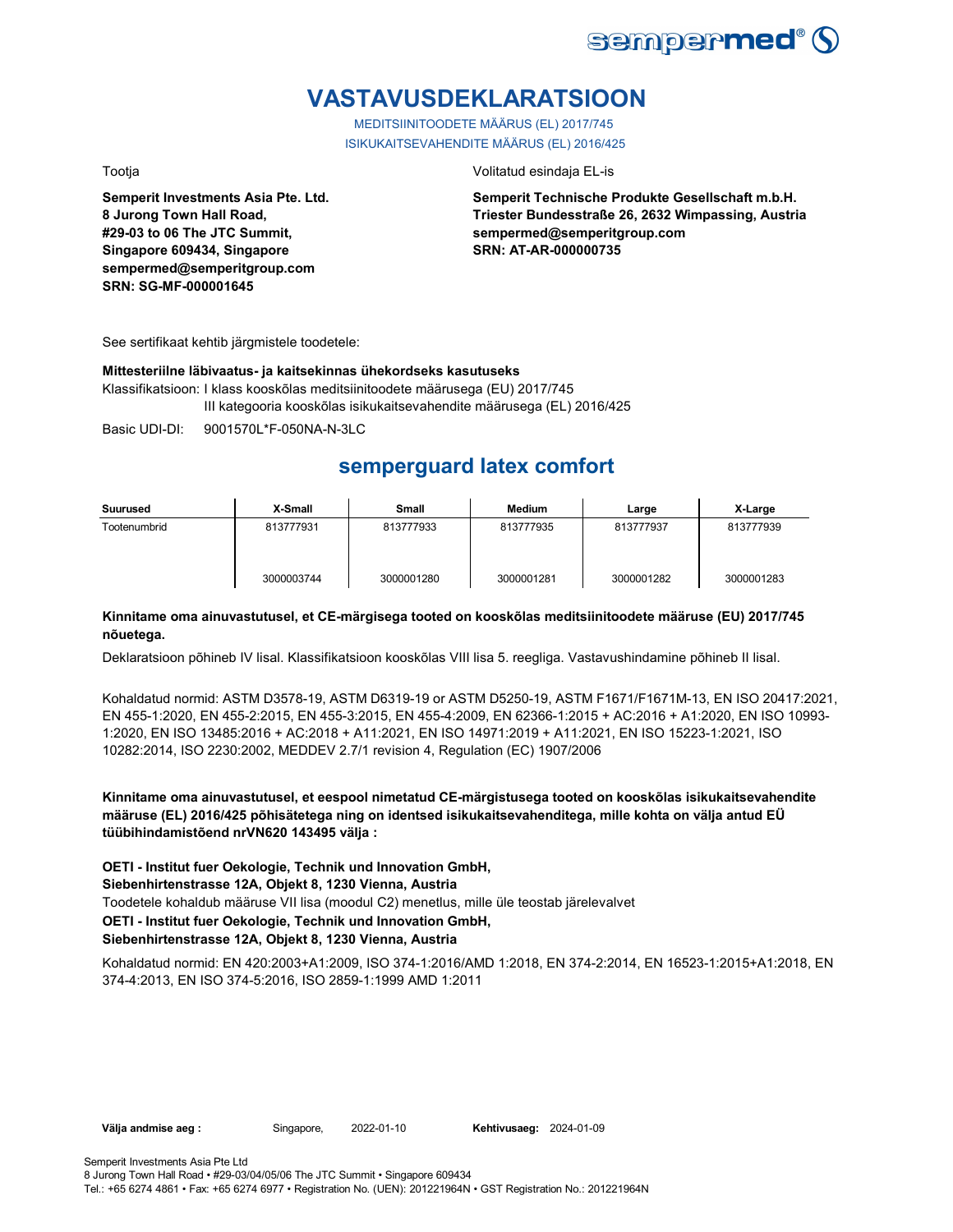

# **PROHLÁŠENÍ O SHODĚ**

NAŘÍZENÍ O ZDRAVOTNICKÝCH PROSTŘEDCÍCH (EU) 2017/745 NAŘÍZENÍ (EU) 2016/425 PRO OSOBNÍ OCHRANNÉ PROSTŘEDKY

**Semperit Investments Asia Pte. Ltd. 8 Jurong Town Hall Road, #29-03 to 06 The JTC Summit, Singapore 609434, Singapore sempermed@semperitgroup.com SRN: SG-MF-000001645**

Výrobce EU zplnomocněný zástupce

**Semperit Technische Produkte Gesellschaft m.b.H. Triester Bundesstraße 26, 2632 Wimpassing, Austria sempermed@semperitgroup.com SRN: AT-AR-000000735**

Tento certifikát je platný pro následující produkty:

### **Nesterilní vyšetřovací a ochranné rukavice pro jednorázové použití**

Klasifikace Třída I podle nařízení o zdravotnických prostředcích (EU) 2017/745 Kategorie III podle nařízení o OOP (EU) 2016/425

Basic UDI-DI: 9001570L\*F-050NA-N-3LC

### **semperguard latex comfort**

| Velikosti      | X-Small    | Small      | <b>Medium</b> | Large      | X-Large    |
|----------------|------------|------------|---------------|------------|------------|
| Číslo produktu | 813777931  | 813777933  | 813777935     | 813777937  | 813777939  |
|                | 3000003744 | 3000001280 | 3000001281    | 3000001282 | 3000001283 |

### **Tímto potvrzujeme s výlučnou odpovědností, že produkty označené CE souhlasí se požadavky nařízení o zdravotnických prostředcích (EU) 2017/745.**

Prohlášení na základě přílohy IV. Klasifikace podle pravidla 5 přílohy VIII. Posouzení shody je založeno na příloze II.

Použité normy: ASTM D3578-19, ASTM D6319-19 or ASTM D5250-19, ASTM F1671/F1671M-13, EN ISO 20417:2021, EN 455-1:2020, EN 455-2:2015, EN 455-3:2015, EN 455-4:2009, EN 62366-1:2015 + AC:2016 + A1:2020, EN ISO 10993- 1:2020, EN ISO 13485:2016 + AC:2018 + A11:2021, EN ISO 14971:2019 + A11:2021, EN ISO 15223-1:2021, ISO 10282:2014, ISO 2230:2002, MEDDEV 2.7/1 revision 4, Regulation (EC) 1907/2006

**Tímto potvrzujeme s výlučnou odpovědností, že výše uvedené produkty označené jako CE souhlasí s příslušnými ustanoveními nařízení (EU) 2016/425 pro Osobní ochranné prostředky a jsou předmětem přezkoušení EU č.VN620 143495 vystaveno :**

**OETI - Institut fuer Oekologie, Technik und Innovation GmbH,** 

**Siebenhirtenstrasse 12A, Objekt 8, 1230 Vienna, Austria**

Produkty jsou předmětem procesu podle dodatku VII (moduly, C2) nařízení pod dohledem

**OETI - Institut fuer Oekologie, Technik und Innovation GmbH,** 

### **Siebenhirtenstrasse 12A, Objekt 8, 1230 Vienna, Austria**

Použité normy: EN 420:2003+A1:2009, ISO 374-1:2016/AMD 1:2018, EN 374-2:2014, EN 16523-1:2015+A1:2018, EN 374- 4:2013, EN ISO 374-5:2016, ISO 2859-1:1999 AMD 1:2011

2024-01-09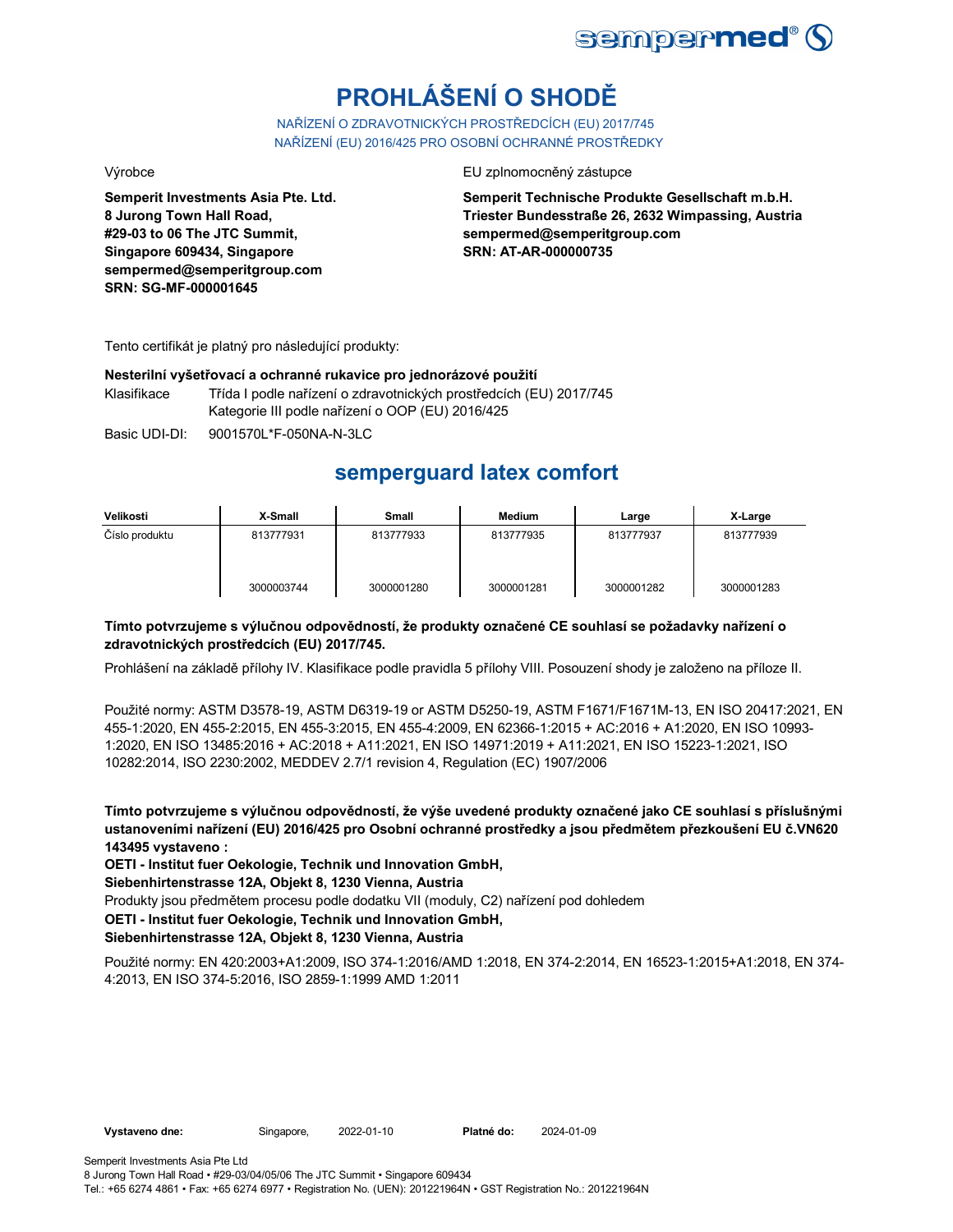

# **VYHLÁSENIE O ZHODE**

NARIADENIE (EU) 2017/745 O ZDRAVOTNÍCKYCH POMÔCKACH NARIADENIE (EÚ) 2016/425 O OSOBNÝCH OCHRANNÝCH PROSTRIEDKOCH

**Semperit Investments Asia Pte. Ltd. 8 Jurong Town Hall Road, #29-03 to 06 The JTC Summit, Singapore 609434, Singapore sempermed@semperitgroup.com SRN: SG-MF-000001645**

### Výrobca Splnomocnenec pre EÚ

**Semperit Technische Produkte Gesellschaft m.b.H. Triester Bundesstraße 26, 2632 Wimpassing, Austria sempermed@semperitgroup.com SRN: AT-AR-000000735**

Tento certifikát je platný pre nasledujúce body:

### **Nesterilné vyšetrovacie a ochranné rukavice na jedno použitie**

Klasifikácia: Trieda I podľa Nariadenia (EU) 2017/745 o zdravotníckych pomôckach Kategória III podľa Nariadenia o osobných ochranných pomôckach (EU) 2016/425

Basic UDI-DI: 9001570L\*F-050NA-N-3LC 9001570L\*F-050NA-N-3L

## **semperguard latex comfort**

| Veľkosti      | X-Small    | Small      | Medium     | Large      | X-Large    |
|---------------|------------|------------|------------|------------|------------|
| Výrobné čísla | 813777931  | 813777933  | 813777935  | 813777937  | 813777939  |
|               | 3000003744 | 3000001280 | 3000001281 | 3000001282 | 3000001283 |

### **Týmto vo svojej výhradnej zodpovednosti potvrdzujeme, že výrobky označené symbolom CE sú v súlade so požiadavkami Nariadenia (EU) 2017/745 o zdravotníckych pomôckach.**

Vyhlásenie na základe prílohy IV. Klasifikácia podľa pravidla 5 prílohy VIII. Posudzovanie zhody je založené na prílohe II.

Súvisiace normy: ASTM D3578-19, ASTM D6319-19 or ASTM D5250-19, ASTM F1671/F1671M-13, EN ISO 20417:2021, EN 455-1:2020, EN 455-2:2015, EN 455-3:2015, EN 455-4:2009, EN 62366-1:2015 + AC:2016 + A1:2020, EN ISO 10993- 1:2020, EN ISO 13485:2016 + AC:2018 + A11:2021, EN ISO 14971:2019 + A11:2021, EN ISO 15223-1:2021, ISO 10282:2014, ISO 2230:2002, MEDDEV 2.7/1 revision 4, Regulation (EC) 1907/2006

**Týmto vo svojej výhradnej zodpovednosti potvrdzujeme, že výrobky označené symbolom CE sú v súlade so smerodajnými ustanoveniami Nariadenia (EÚ) 2016/425 o osobných ochranných prostriedkoch a sú predmetom EU - Osvedčenia o typovej skúške č. VN620 143495 vyhotovené :**

Výrobky sú predmetom konania podľa dodatku VII (moduly C2) Nariadenia pod dohľadom **OETI - Institut fuer Oekologie, Technik und Innovation GmbH, Siebenhirtenstrasse 12A, Objekt 8, 1230 Vienna, Austria OETI - Institut fuer Oekologie, Technik und Innovation GmbH, Siebenhirtenstrasse 12A, Objekt 8, 1230 Vienna, Austria**

Súvisiace normy: EN 420:2003+A1:2009, ISO 374-1:2016/AMD 1:2018, EN 374-2:2014, EN 16523-1:2015+A1:2018, EN 374-4:2013, EN ISO 374-5:2016, ISO 2859-1:1999 AMD 1:2011

**Vyhotovené dňa:** Singapore, 2022-01-10

Platné do: 2024-01-09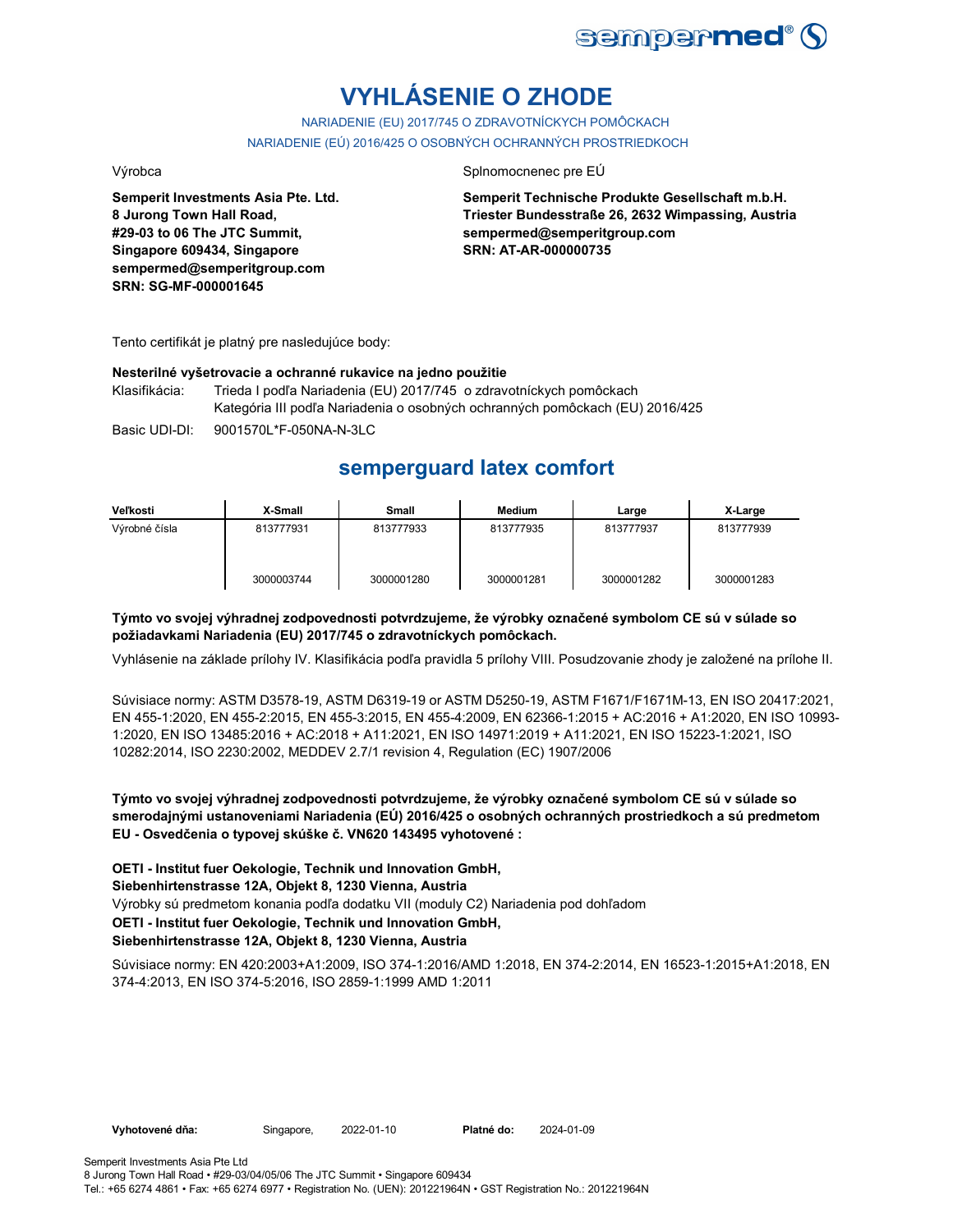

# **MEGFELELŐSÉGI NYILATKOZAT**

ORVOSTECHNIKAI ESZKÖZÖKRŐL SZÓLÓ (EU) 2017/745 RENDELET EGYÉNI VÉDŐESZKÖZÖKRŐL SZÓLÓ (EU) 2016/425 RENDELET

**Semperit Investments Asia Pte. Ltd. 8 Jurong Town Hall Road, #29-03 to 06 The JTC Summit, Singapore 609434, Singapore sempermed@semperitgroup.com SRN: SG-MF-000001645**

### Gyártó EU-meghatalmazott

**Semperit Technische Produkte Gesellschaft m.b.H. Triester Bundesstraße 26, 2632 Wimpassing, Austria sempermed@semperitgroup.com SRN: AT-AR-000000735**

Ez a tanúsítvány a következő termékekre érvényes:

### **Egyszer használatos, nem steril vizsgálati- és védőkesztyű**

Osztályozás: I. osztály az orvostechnikai eszközökről szóló (EU) 2017/745 rendelet szerint III. kategória az egyéni védőeszközökről szóló (EU) 2016/425 rendelet szerint

Basic UDI-DI: 9001570L\*F-050NA-N-3LC 9001570L\*F-050NA-N-3L

## **semperguard latex comfort**

| Méretek    | X-Small    | Small      | Medium     | Large      | X-Large    |
|------------|------------|------------|------------|------------|------------|
| Cikkszámok | 813777931  | 813777933  | 813777935  | 813777937  | 813777939  |
|            | 3000003744 | 3000001280 | 3000001281 | 3000001282 | 3000001283 |

### **Ezennel kizárólagos felelősségünk mellett kijelentjük, hogy a CE jelzésű termékek eszközökről szóló (EU) 2017/745 rendelet alapvető előírásainak.**

Con la presente, dichiariamo sotto la nostra esclusiva responsabilità che il prodotto con marchio CE sopra descritto soddisfa i requisiti del regolamento sui dispositivi medici (UE) 2017/745 .

Alkalmazott szabványok: ASTM D3578-19, ASTM D6319-19 or ASTM D5250-19, ASTM F1671/F1671M-13, EN ISO 20417:2021, EN 455-1:2020, EN 455-2:2015, EN 455-3:2015, EN 455-4:2009, EN 62366-1:2015 + AC:2016 + A1:2020, EN ISO 10993-1:2020, EN ISO 13485:2016 + AC:2018 + A11:2021, EN ISO 14971:2019 + A11:2021, EN ISO 15223- 1:2021, ISO 10282:2014, ISO 2230:2002, MEDDEV 2.7/1 revision 4, Regulation (EC) 1907/2006

**Ezennel kizárólagos felelősségünk mellett kijelentjük, hogy a fent említett CE jelzésű termékek megfelelnek az egyéni védőeszközökre irányuló 2016/425/EU rendelet vonatkozó előírásainak és vonatkozik rájuk a megfelelő számú EU-típusvizsgálati tanúsítvány VN620 143495 kelt : OETI - Institut fuer Oekologie, Technik und Innovation GmbH,** 

**Siebenhirtenstrasse 12A, Objekt 8, 1230 Vienna, Austria**

A termékekre vonatkozik a rendelet VII. melléklete (C2 modul) szerinti eljárás a következő személy felügyelete mellett: **OETI - Institut fuer Oekologie, Technik und Innovation GmbH, Siebenhirtenstrasse 12A, Objekt 8, 1230 Vienna, Austria**

Alkalmazott szabványok: EN 420:2003+A1:2009, ISO 374-1:2016/AMD 1:2018, EN 374-2:2014, EN 16523- 1:2015+A1:2018, EN 374-4:2013, EN ISO 374-5:2016, ISO 2859-1:1999 AMD 1:2011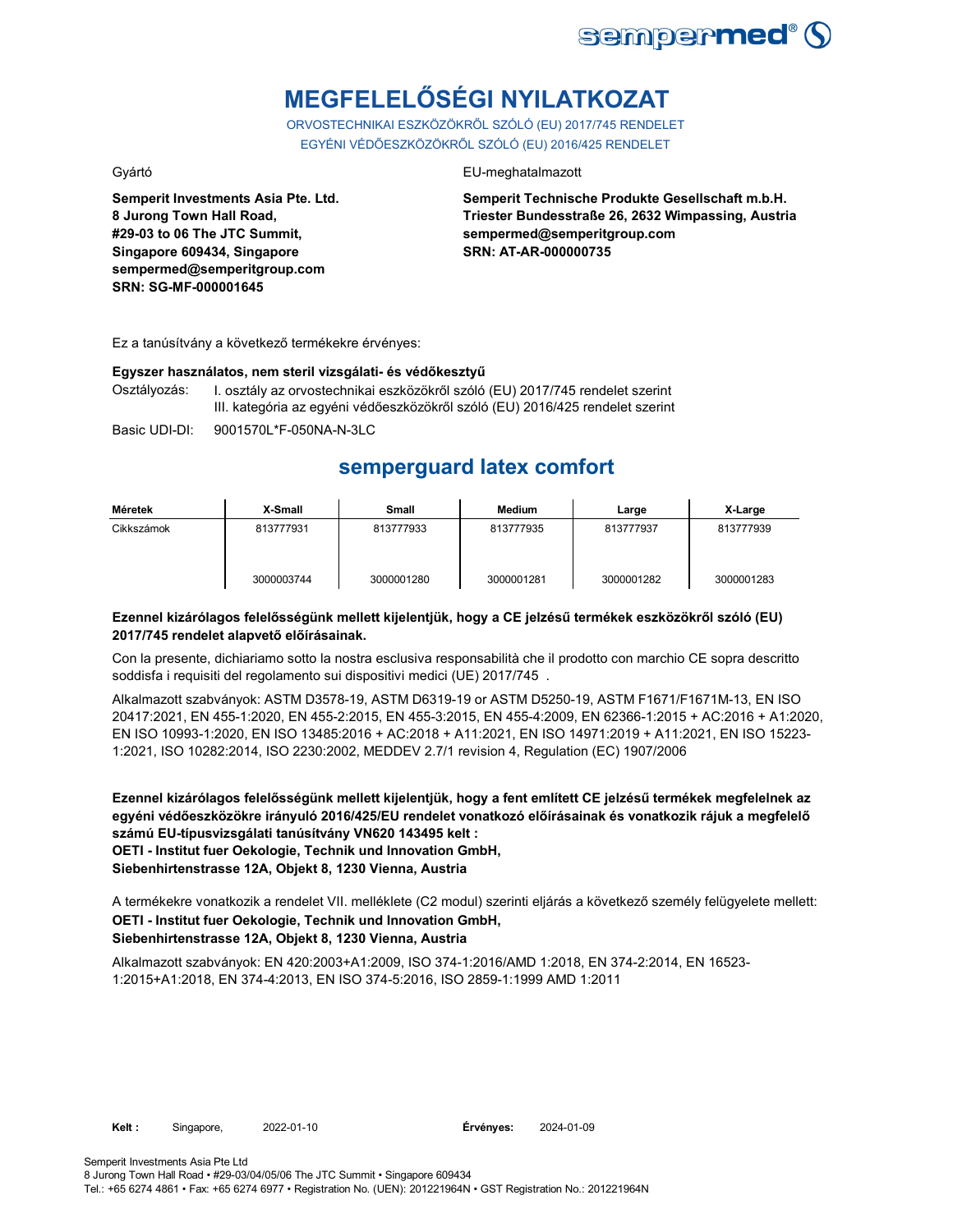

## **IZJAVA O SKLADNOSTI**

UREDBA O MEDICINSKIH PRIPOMOČKIH (EU) 2017/745/EGS UREDBA (EU) 2016/425 ZA OSEBNO VAROVALNO OPREMO

**Semperit Investments Asia Pte. Ltd. 8 Jurong Town Hall Road, #29-03 to 06 The JTC Summit, Singapore 609434, Singapore sempermed@semperitgroup.com SRN: SG-MF-000001645**

### Proizvajalec Pooblaščen zastopnik EU

**Semperit Technische Produkte Gesellschaft m.b.H. Triester Bundesstraße 26, 2632 Wimpassing, Austria sempermed@semperitgroup.com SRN: AT-AR-000000735**

To potrdilo velja za naslednje izdelke:

### **Nesterilne zaščitne rokavice in rokavice za preglede za enkratno uporabo**

Klasifikacija: Razred I v skladu z Uredbo o medicinskih pripomočkih (EU) 2017/745/EGS Kategorija III v skladu z Uredbo OVO (EU) 2016/425

Basic UDI-DI: 9001570L\*F-050NA-N-3LC 9001570L\*F-050NA-N-3L

### **semperguard latex comfort**

| Velikosti         | X-Small    | <b>Small</b> | Medium     | Large      | X-Large    |
|-------------------|------------|--------------|------------|------------|------------|
| Stevilke izdelkov | 813777931  | 813777933    | 813777935  | 813777937  | 813777939  |
|                   | 3000003744 | 3000001280   | 3000001281 | 3000001282 | 3000001283 |

### **S to izključno odgovornostjo izjavljamo, da so izdelki z oznako CE v skladu z zahtevami Uredbe za medicinske pripomočke (EU) 2017/745.**

Izjava na podlagi Priloge IV. Razvrstitev v skladu s Prilogo VIII k Pravilniku 5. Ocenjevanje skladnosti temelji na Prilogi II.

Uporabljeni standardi: ASTM D3578-19, ASTM D6319-19 or ASTM D5250-19, ASTM F1671/F1671M-13, EN ISO 20417:2021, EN 455-1:2020, EN 455-2:2015, EN 455-3:2015, EN 455-4:2009, EN 62366-1:2015 + AC:2016 + A1:2020, EN ISO 10993-1:2020, EN ISO 13485:2016 + AC:2018 + A11:2021, EN ISO 14971:2019 + A11:2021, EN ISO 15223- 1:2021, ISO 10282:2014, ISO 2230:2002, MEDDEV 2.7/1 revision 4, Regulation (EC) 1907/2006

**S to izključno odgovornostjo izjavljamo, da so zgoraj navedeni izdelki z oznako CE v skladu z bistvenimi zahtevami Uredbe (EU) 2016/425 za osebno varovalno opremo in so predmet certifikata ES o pregledu tipa št. VN620 143495 izdano :**

**OETI - Institut fuer Oekologie, Technik und Innovation GmbH,** 

**Siebenhirtenstrasse 12A, Objekt 8, 1230 Vienna, Austria**

Izdelki so predmet postopka v skladu s Prilogo VII (modul C2) uredbe pod nadzorom

**OETI - Institut fuer Oekologie, Technik und Innovation GmbH,** 

### **Siebenhirtenstrasse 12A, Objekt 8, 1230 Vienna, Austria**

Uporabljeni standardi: EN 420:2003+A1:2009, ISO 374-1:2016/AMD 1:2018, EN 374-2:2014, EN 16523-1:2015+A1:2018, EN 374-4:2013, EN ISO 374-5:2016, ISO 2859-1:1999 AMD 1:2011

**Izdano dne:** Singapore, 2022-01-10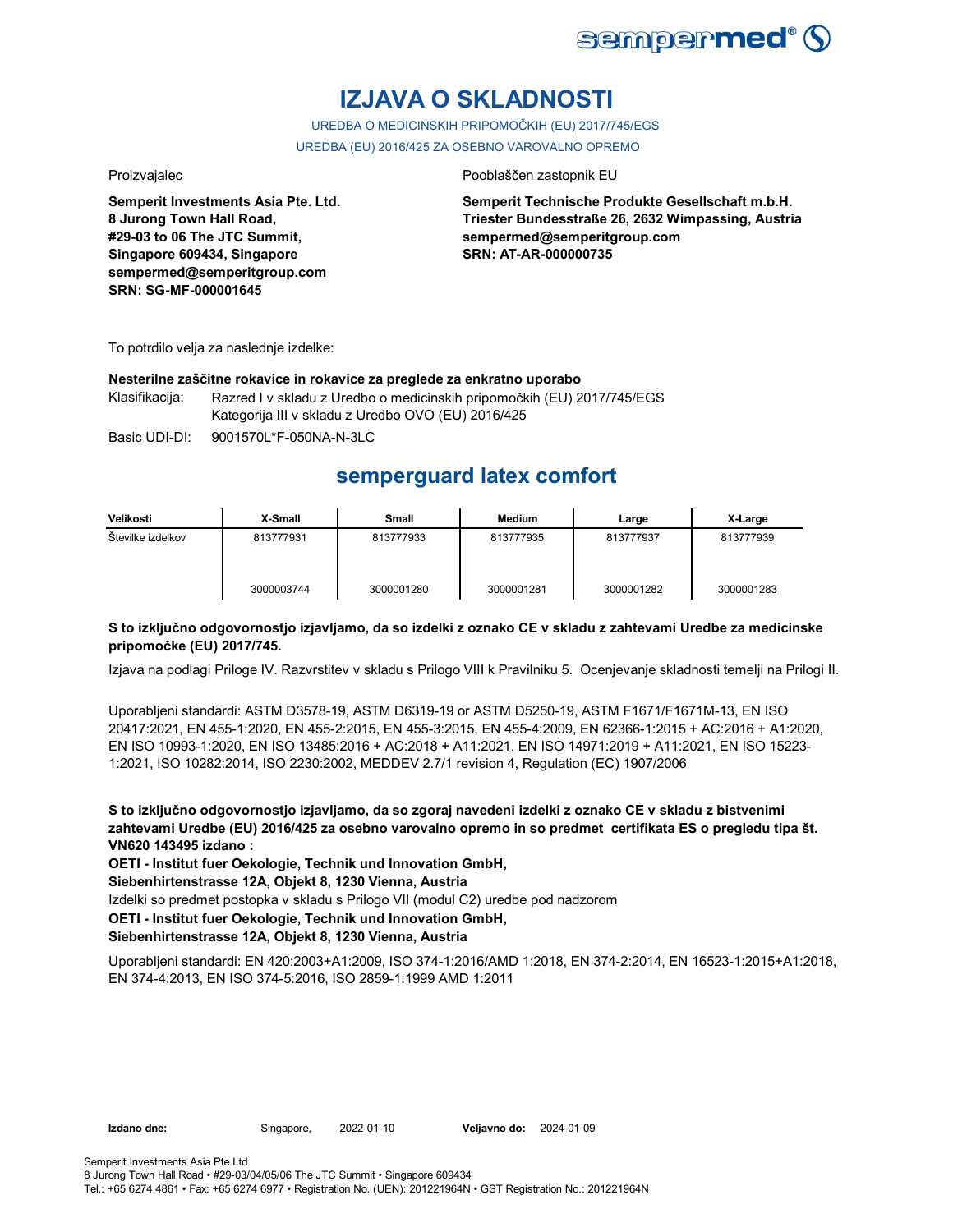

## **IZJAVA O SUKLADNOSTI**

UREDBA O MEDICINSKIM PROIZVODIMA (EU) 2017/745 UREDBA (EU) 2016/425 O OSOBNOJ ZAŠTITNOJ OPREMI

Proizvođač Ovlašteni predstavnik u EU

**Semperit Investments Asia Pte. Ltd. 8 Jurong Town Hall Road, #29-03 to 06 The JTC Summit, Singapore 609434, Singapore sempermed@semperitgroup.com SRN: SG-MF-000001645**

**Semperit Technische Produkte Gesellschaft m.b.H. Triester Bundesstraße 26, 2632 Wimpassing, Austria sempermed@semperitgroup.com SRN: AT-AR-000000735**

Ovaj certifikat vrijedi za sljedeće proizvode:

### **Nesterilne zaštitne rukavice za pregled za jednokratnu uporabu**

Klasifikacija: Klasa I. prema Direktivi o medicinskim proizvodima (EU) 2017/745 Kategorija III. prema Uredbi o osobnoj zaštitnoj opremi (EU) 2016/425

Basic UDI-DI: 9001570L\*F-050NA-N-3LC

## **semperguard latex comfort**

| Veličine    | X-Small    | Small      | <b>Medium</b> | Large      | X-Large    |
|-------------|------------|------------|---------------|------------|------------|
| Br. artikla | 813777931  | 813777933  | 813777935     | 813777937  | 813777939  |
|             | 3000003744 | 3000001280 | 3000001281    | 3000001282 | 3000001283 |

### **Ovim putem izjavljujemo pod punom odgovornošću da su proizvodi s CE oznakom sukladni s zahtjevima Uredbe o medicinskim proizvodima (EU) 2017/745.**

Izjava se temelji na Prilogu IV. Klasifikacija prema pravilu 5, Prilog VIII. Ocjenjivanje sukladnosti prema Prilogu II.

Primijenjene norme: ASTM D3578-19, ASTM D6319-19 or ASTM D5250-19, ASTM F1671/F1671M-13, EN ISO 20417:2021, EN 455-1:2020, EN 455-2:2015, EN 455-3:2015, EN 455-4:2009, EN 62366-1:2015 + AC:2016 + A1:2020, EN ISO 10993-1:2020, EN ISO 13485:2016 + AC:2018 + A11:2021, EN ISO 14971:2019 + A11:2021, EN ISO 15223-1:2021, ISO 10282:2014, ISO 2230:2002, MEDDEV 2.7/1 revision 4, Regulation (EC) 1907/2006

**Ovim putem izjavljujemo pod punom odgovornošću da su prethodno navedeni proizvodi s CE oznakom sukladni s mjerodavnim odredbama Uredbe (EU) 2016/425 o osobnoj zaštitnoj opremi i da su predmet EU certifikata o ispitivanju tipa br.VN620 143495 izdano :**

**OETI - Institut fuer Oekologie, Technik und Innovation GmbH,** 

**Siebenhirtenstrasse 12A, Objekt 8, 1230 Vienna, Austria**

Proizvodi podliježu postupku iz Dodatka VII. (modul C2) Uredbe pod nadzorom

**OETI - Institut fuer Oekologie, Technik und Innovation GmbH,** 

### **Siebenhirtenstrasse 12A, Objekt 8, 1230 Vienna, Austria**

Primijenjene norme: EN 420:2003+A1:2009, ISO 374-1:2016/AMD 1:2018, EN 374-2:2014, EN 16523-1:2015+A1:2018, EN 374-4:2013, EN ISO 374-5:2016, ISO 2859-1:1999 AMD 1:2011

**Vrijedi do:** 2024-01-09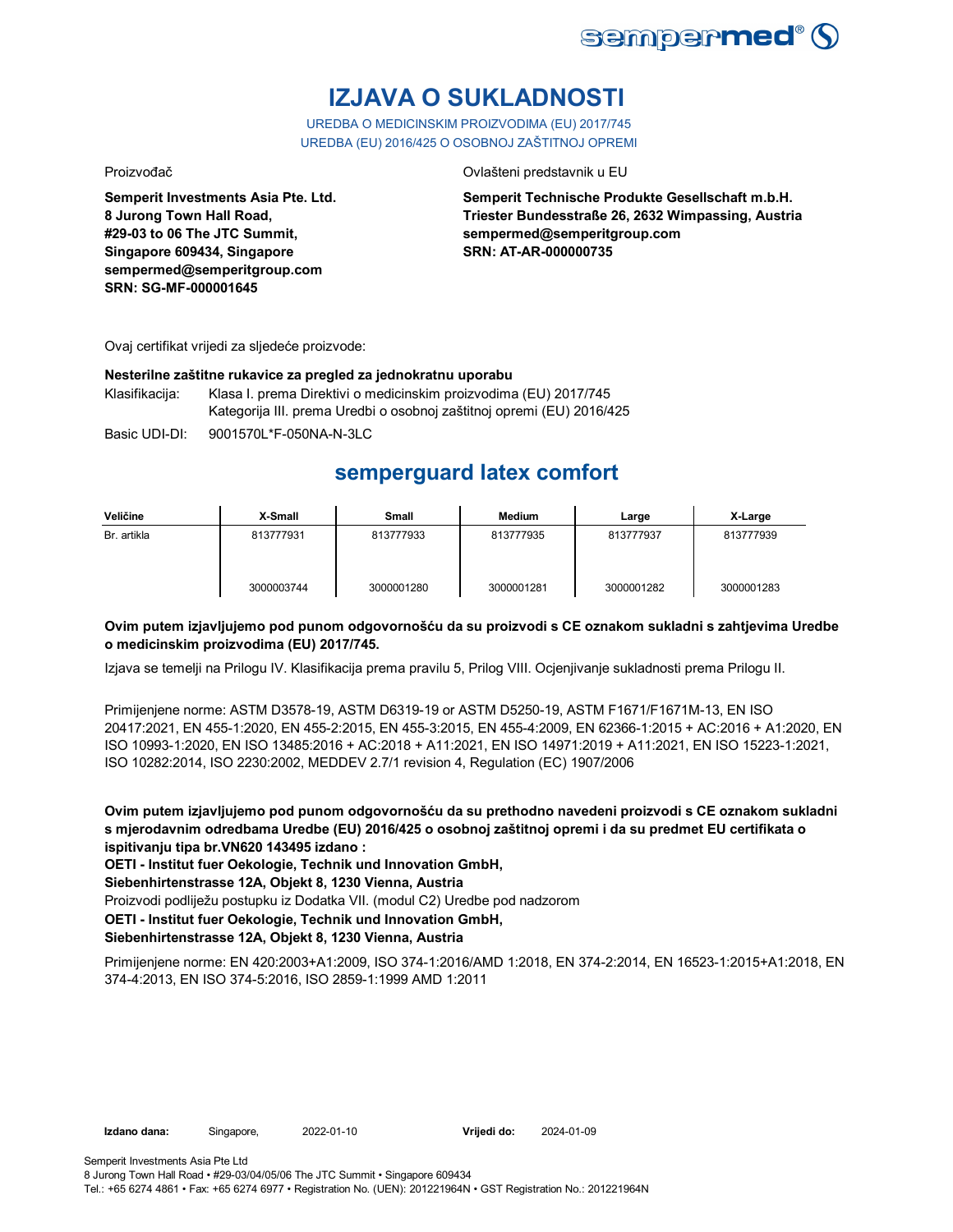

# **DEKLARACJA ZGODNOŚCI**

ROZPORZĄDZENIE W SPRAWIE WYROBÓW MEDYCZNYCH (UE) 2017/745 ROZPORZĄDZENIE W SPRAWIE ŚRODKÓW OCHRONY INDYWIDUALNEJ (UE) 2016/425

**Semperit Investments Asia Pte. Ltd. 8 Jurong Town Hall Road, #29-03 to 06 The JTC Summit, Singapore 609434, Singapore sempermed@semperitgroup.com SRN: SG-MF-000001645**

#### Producent **Autoryzowany przedstawiciel w UE**

**Semperit Technische Produkte Gesellschaft m.b.H. Triester Bundesstraße 26, 2632 Wimpassing, Austria sempermed@semperitgroup.com SRN: AT-AR-000000735**

Niniejszy certyfikat obowiązuje w odniesieniu do następującego produktu:

#### **Niesterylne rękawice medyczne i ochronne jednorazowego użytku**

Klasyfikacja: Klasa I zgodnie z rozporządzeniem (UE) 2017/745 w sprawie wyrobów medycznych Kategoria III zgodnie z rozporządzeniem (UE) 2016/425 w sprawie środków ochrony indywidualnej

Basic UDI-DI: 9001570L\*F-050NA-N-3LC

### **semperguard latex comfort**

| Rozmiary         | X-Small    | Small      | Medium     | Large      | X-Large    |
|------------------|------------|------------|------------|------------|------------|
| Numery artykułów | 813777931  | 813777933  | 813777935  | 813777937  | 813777939  |
|                  | 3000003744 | 3000001280 | 3000001281 | 3000001282 | 3000001283 |

### **Niniejszym oświadczamy, na naszą wyłączną odpowiedzialność, że opisany powyżej produkt z oznakowaniem CE jest zgodny z wymogami rozporządzenia w sprawie wyrobów medycznych (UE) 2017/745.**

Deklaracja na podstawie załącznika IV. Klasyfikacja jest zgodna z zasadą 5, załącznik VIII. Ocenę zgodności przeprowadza się na podstawie załącznika II.

Zastosowane normy: ASTM D3578-19, ASTM D6319-19 or ASTM D5250-19, ASTM F1671/F1671M-13, EN ISO 20417:2021, EN 455-1:2020, EN 455-2:2015, EN 455-3:2015, EN 455-4:2009, EN 62366-1:2015 + AC:2016 + A1:2020, EN ISO 10993-1:2020, EN ISO 13485:2016 + AC:2018 + A11:2021, EN ISO 14971:2019 + A11:2021, EN ISO 15223- 1:2021, ISO 10282:2014, ISO 2230:2002, MEDDEV 2.7/1 revision 4, Regulation (EC) 1907/2006

**Na własną odpowiedzialność oświadczamy niniejszym, że opisany powyżej produkt z oznakowaniem CE jest zgodny z obowiązującymi przepisami rozporządzenia (UE) 2016/425 w sprawie środków ochrony indywidualnej i jest identyczny ze środkami ochrony indywidualnej, których dotyczy certyfikat badania typu UE nr VN620 143495 data przez:**

**OETI - Institut fuer Oekologie, Technik und Innovation GmbH,** 

**Siebenhirtenstrasse 12A, Objekt 8, 1230 Vienna, Austria**

Produkty podlegają procedurze określonej w załączniku VII (moduł C2) rozporządzenia pod nadzorem

### **OETI - Institut fuer Oekologie, Technik und Innovation GmbH,**

### **Siebenhirtenstrasse 12A, Objekt 8, 1230 Vienna, Austria**

Zastosowane normy: EN 420:2003+A1:2009, ISO 374-1:2016/AMD 1:2018, EN 374-2:2014, EN 16523-1:2015+A1:2018, EN 374-4:2013, EN ISO 374-5:2016, ISO 2859-1:1999 AMD 1:2011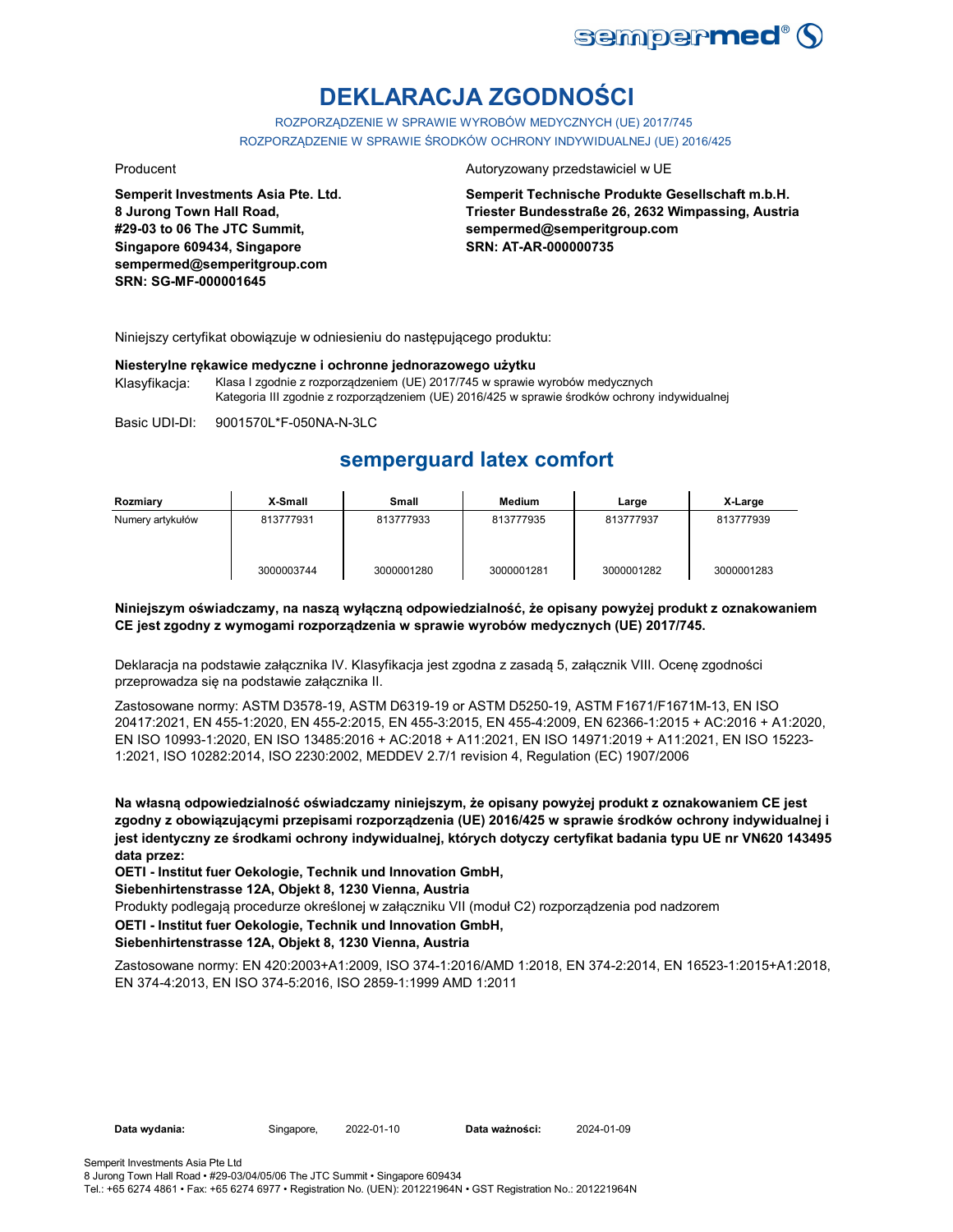

## **DECLARAȚIE DE CONFORMITATE**

REGULAMENTULUI PRIVIND PRODUSELE MEDICALE (EU) 2017/745 REGULAMENTULUI (EU) 2016/425 PENTRU ECHIPAMENTUL PERSONAL DE PROTECȚIE

**Semperit Investments Asia Pte. Ltd. 8 Jurong Town Hall Road, #29-03 to 06 The JTC Summit, Singapore 609434, Singapore sempermed@semperitgroup.com SRN: SG-MF-000001645**

Producător **Producător** Persoană împuternicită EU

**Semperit Technische Produkte Gesellschaft m.b.H. Triester Bundesstraße 26, 2632 Wimpassing, Austria sempermed@semperitgroup.com SRN: AT-AR-000000735**

Acest certificat este valabil pentru următoarele produse:

### **Mânușă de consult și de protecție nesterilă de unică folosință**

clasificare: Clasa I conform règlementi privind produsele medicale (EU) 2017/745 Categoria III conform ordonanței EPP (EU) 2016/425

Basic UDI-DI: 9001570L\*F-050NA-N-3LC 9001570L\*F-050NA-N-3L

## **semperguard latex comfort**

| mărimi               | X-Small    | <b>Small</b> | Medium     | Large      | X-Large    |
|----------------------|------------|--------------|------------|------------|------------|
| Numerele de articole | 813777931  | 813777933    | 813777935  | 813777937  | 813777939  |
|                      | 3000003744 | 3000001280   | 3000001281 | 3000001282 | 3000001283 |

### **Prin prezenta confirmăm preluând toată responsabilitatea că produsele marcate CE corespund cerințelor din Regulamentului privind produsele medicale (EU) 2017/745 .**

Declarație bazată pe anexa IV. Clasificare în conformitate cu regula 5, anexa VIII. Evaluarea conformității se bazează pe anexa II.

Normele aplicate: ASTM D3578-19, ASTM D6319-19 or ASTM D5250-19, ASTM F1671/F1671M-13, EN ISO 20417:2021, EN 455-1:2020, EN 455-2:2015, EN 455-3:2015, EN 455-4:2009, EN 62366-1:2015 + AC:2016 + A1:2020, EN ISO 10993-1:2020, EN ISO 13485:2016 + AC:2018 + A11:2021, EN ISO 14971:2019 + A11:2021, EN ISO 15223-1:2021, ISO 10282:2014, ISO 2230:2002, MEDDEV 2.7/1 revision 4, Regulation (EC) 1907/2006

**Prin prezenta confirmăm preluând toată responsabilitatea că produsele marcate CE indicate mai sus corespund cerințelor de bază (EU) 2016/425 pentru echipamente personale de protecție și acestea sunt obiectul certificării de tip CE nr. VN620 143495 eliberat prin:**

**OETI - Institut fuer Oekologie, Technik und Innovation GmbH,** 

**Siebenhirtenstrasse 12A, Objekt 8, 1230 Vienna, Austria**

Produsele sunt obiectul procedurii conform anexei VII (modulul C2) sub supravegherea

**OETI - Institut fuer Oekologie, Technik und Innovation GmbH,** 

### **Siebenhirtenstrasse 12A, Objekt 8, 1230 Vienna, Austria**

Normele aplicate: EN 420:2003+A1:2009, ISO 374-1:2016/AMD 1:2018, EN 374-2:2014, EN 16523-1:2015+A1:2018, EN 374- 4:2013, EN ISO 374-5:2016, ISO 2859-1:1999 AMD 1:2011

**Eliberat la data de:** Singapore, **Valabil până în:** 2022-01-10 2024-01-09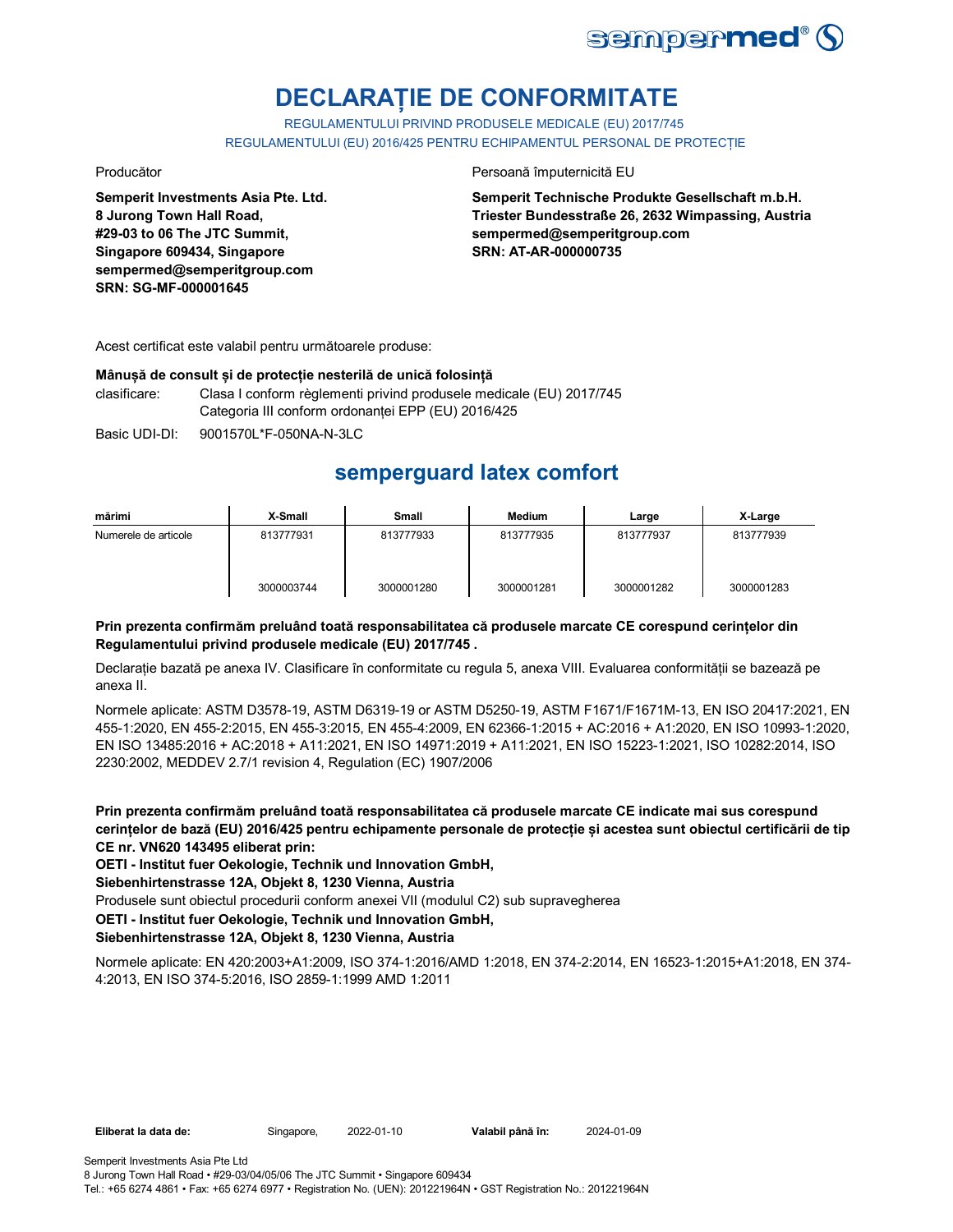

## **ΔΗΛΩΣΗ ΣΥΜΜΟΡΦΩΣΗΣ**

ΚΑΝΟΝΙΣΜΟΣ (EE) 2017/745 ΠΕΡΙ ΙΑΤΡΟΤΕΧΝΟΛΟΓΙΚΩΝ ΠΡΟΪΟΝΤΩΝ ΚΑΝΟΝΙΣΜΟΣ (ΕΕ) 2016/425 ΠΕΡΙ ΜΕΣΩΝ ΑΤΟΜΙΚΗΣ ΠΡΟΣΤΑΣΙΑΣ

**Semperit Investments Asia Pte. Ltd. 8 Jurong Town Hall Road, #29-03 to 06 The JTC Summit, Singapore 609434, Singapore sempermed@semperitgroup.com SRN: SG-MF-000001645**

### Κατασκευαστής Εξουσιοδοτημένος αντιπρόσωπος στην ΕΕ

**Semperit Technische Produkte Gesellschaft m.b.H. Triester Bundesstraße 26, 2632 Wimpassing, Austria sempermed@semperitgroup.com SRN: AT-AR-000000735**

Το παρόν πιστοποιητικό ισχύει για τα ακόλουθα προϊόντα:

### **Μη αποστειρωμένο γάντι εξέτασης και προστατευτικό γάντι μιας χρήσης**

Ταξινόμηση: Κατηγορία I σύμφωνα με την Κανονισμό (EU) 2017/745 περί ιατροτεχνολογικών προϊόντων Κατηγορία II σύμφωνα με τον Κανονισμό (ΕΕ) 2016/425 περί ΜΑΠ

Basic UDI-DI: 9001570L\*F-050NA-N-3LC

## **semperguard latex comfort**

| Μενέθη            | X-Small    | <b>Small</b> | <b>Medium</b> | Large      | X-Large    |
|-------------------|------------|--------------|---------------|------------|------------|
| Αριθμοί προϊόντος | 813777931  | 813777933    | 813777935     | 813777937  | 813777939  |
|                   | 3000003744 | 3000001280   | 3000001281    | 3000001282 | 3000001283 |

### **Δια του παρόντος βεβαιώνουμε υπεύθυνα ότι τα προϊόντα με σήμανση CE ικανοποιούν τις απαιτήσεις της Κανονισμός (EU) 2017/745 περί ιατροτεχνολογικών προϊόντων.**

Δήλωση με βάση το παράρτημα IV. Ταξινόμηση σύμφωνα με τον κανόνα 5, παράρτημα VIII. Η αξιολόγηση της συμμόρφωσης βασίζεται στο παράρτημα II.

Εφαρμοζόμενα πρότυπα: ASTM D3578-19, ASTM D6319-19 or ASTM D5250-19, ASTM F1671/F1671M-13, EN ISO 20417:2021, EN 455-1:2020, EN 455-2:2015, EN 455-3:2015, EN 455-4:2009, EN 62366-1:2015 + AC:2016 + A1:2020, EN ISO 10993-1:2020, EN ISO 13485:2016 + AC:2018 + A11:2021, EN ISO 14971:2019 + A11:2021, EN ISO 15223- 1:2021, ISO 10282:2014, ISO 2230:2002, MEDDEV 2.7/1 revision 4, Regulation (EC) 1907/2006

### **Δια του παρόντος βεβαιώνουμε υπεύθυνα ότι τα ανωτέρω προϊόντα με σήμανση CE ικανοποιούν τις εφαρμοστέες διατάξεις του Κανονισμού (ΕΕ) 2016/425 περί μέσων ατομικής προστασίας και αποτελούν αντικείμενο του πιστοποιητικού εξέτασης τύπου ΕΕ με αρ. VN620 143495 εκδόθηκε :**

### **OETI - Institut fuer Oekologie, Technik und Innovation GmbH,**

### **Siebenhirtenstrasse 12A, Objekt 8, 1230 Vienna, Austria**

Τα προϊόντα αποτελούν αντικείμενο της μεθόδου που ορίζεται στο Παράρτημα VII (ενότητα C2) του Κανονισμού υπό την επιτήρηση

### **OETI - Institut fuer Oekologie, Technik und Innovation GmbH, Siebenhirtenstrasse 12A, Objekt 8, 1230 Vienna, Austria**

Εφαρμοζόμενα πρότυπα: EN 420:2003+A1:2009, ISO 374-1:2016/AMD 1:2018, EN 374-2:2014, EN 16523- 1:2015+A1:2018, EN 374-4:2013, EN ISO 374-5:2016, ISO 2859-1:1999 AMD 1:2011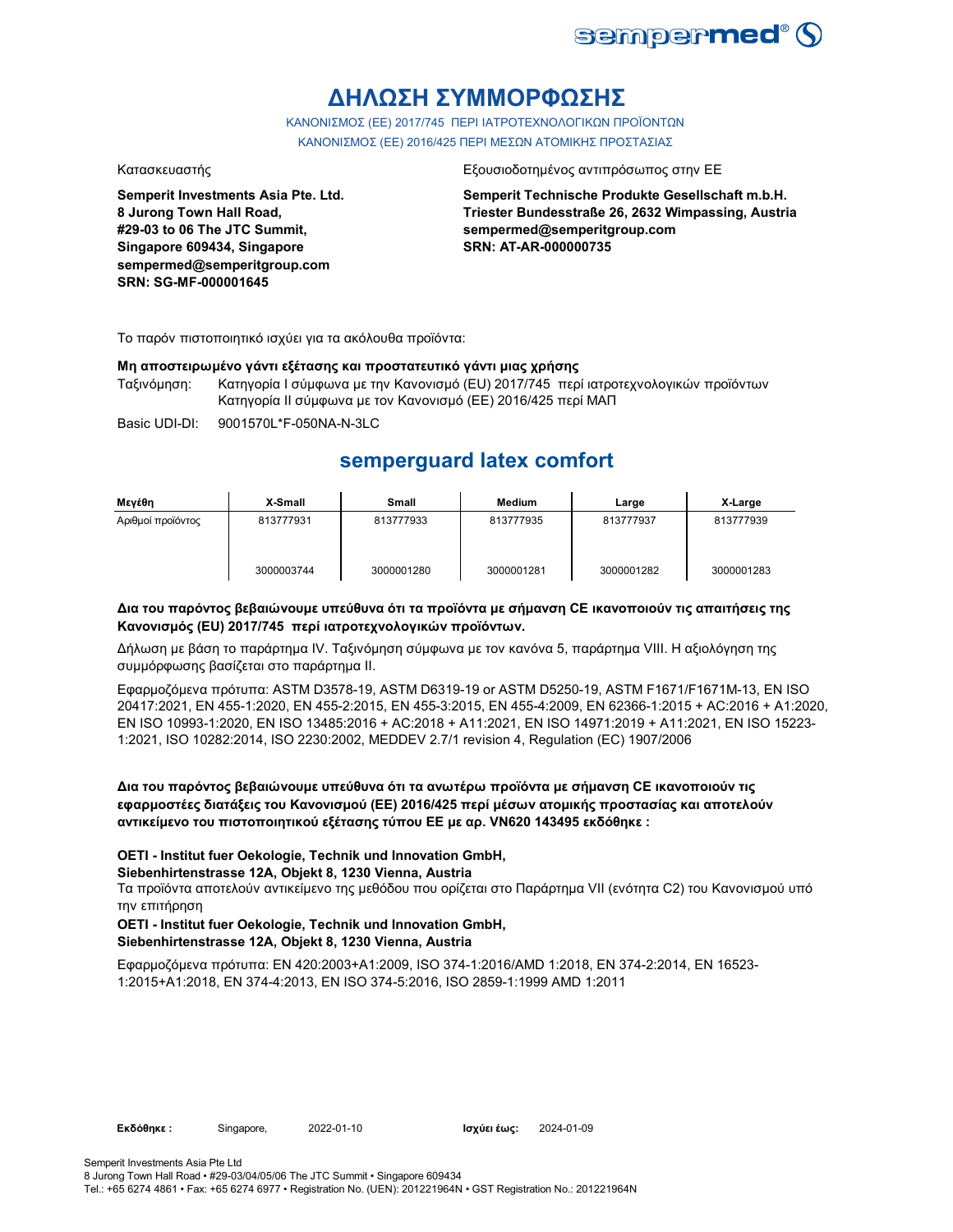

## **ДЕКЛАРАЦИЯ ЗА СЪВМЕСТИМОСТ НА**

РЕГЛАМЕНТ ЗА МЕДИЦИНСКИТЕ ПРОДУКТИ (EU) 2017/745 РЕГЛАМЕНТ (EU) 2016/425 ЗА ЛИЧНИТЕ ПРЕДПАЗНИ СРЕДСТВА

**Semperit Investments Asia Pte. Ltd. 8 Jurong Town Hall Road, #29-03 to 06 The JTC Summit, Singapore 609434, Singapore sempermed@semperitgroup.com SRN: SG-MF-000001645**

Производител Упълномощен представител в ЕС

**Semperit Technische Produkte Gesellschaft m.b.H. Triester Bundesstraße 26, 2632 Wimpassing, Austria sempermed@semperitgroup.com SRN: AT-AR-000000735**

Настоящият сертификат важи за следните продукти:

### **Нестерилна ръкавица за преглед и предпазна ръкавици за еднократна употреба**

Класификация: Клас I съгл. Регламент за медицинските продукти (EU) 2017/745

Категория III съгл. Регламент за ЛПС (EU) 2016/425

Basic UDI-DI: 9001570L\*F-050NA-N-3LC 9001570L\*F-050NA-N-

## **semperguard latex comfort**

| Размери              | X-Small    | Small      | <b>Medium</b> | Large      | X-Large    |
|----------------------|------------|------------|---------------|------------|------------|
| Номера на артикулите | 813777931  | 813777933  | 813777935     | 813777937  | 813777939  |
|                      | 3000003744 | 3000001280 | 3000001281    | 3000001282 | 3000001283 |

### **С настоящето потвърждаваме при самостоятелна отговорност, че продуктите с маркировка СЕ съответстват на изисквания от Регламент за медицинските продукти (EU) 2017/745.**

Декларация въз основа на приложение IV. Класификация съгласно правило 5, приложение VIII. Оценката на съответствието се основава на приложение II.

Приложими норми: ASTM D3578-19, ASTM D6319-19 or ASTM D5250-19, ASTM F1671/F1671M-13, EN ISO 20417:2021, EN 455-1:2020, EN 455-2:2015, EN 455-3:2015, EN 455-4:2009, EN 62366-1:2015 + AC:2016 + A1:2020, EN ISO 10993- 1:2020, EN ISO 13485:2016 + AC:2018 + A11:2021, EN ISO 14971:2019 + A11:2021, EN ISO 15223-1:2021, ISO 10282:2014, ISO 2230:2002, MEDDEV 2.7/1 revision 4, Regulation (EC) 1907/2006

### **С настоящето потвърждаваме при самостоятелна отговорност, че горепосочените продукти с маркировка СЕ съответстват на съществените разпоредби на Регламент (EU) 2016/425 за личните предпазни средства и са предмет на сертификата на ЕС за изследване на типа Nr. VN620 143495 издадено чрез:**

**OETI - Institut fuer Oekologie, Technik und Innovation GmbH,** 

### **Siebenhirtenstrasse 12A, Objekt 8, 1230 Vienna, Austria**

Продуктите са предмет на процедурата съгл. Анекс VII (Модул С2) от Регламента под надзора на

### **OETI - Institut fuer Oekologie, Technik und Innovation GmbH,**

### **Siebenhirtenstrasse 12A, Objekt 8, 1230 Vienna, Austria**

Приложими норми: EN 420:2003+A1:2009, ISO 374-1:2016/AMD 1:2018, EN 374-2:2014, EN 16523-1:2015+A1:2018, EN 374-4:2013, EN ISO 374-5:2016, ISO 2859-1:1999 AMD 1:2011

**Издадено на:** Singapore, **Важи до:**

2024-01-09